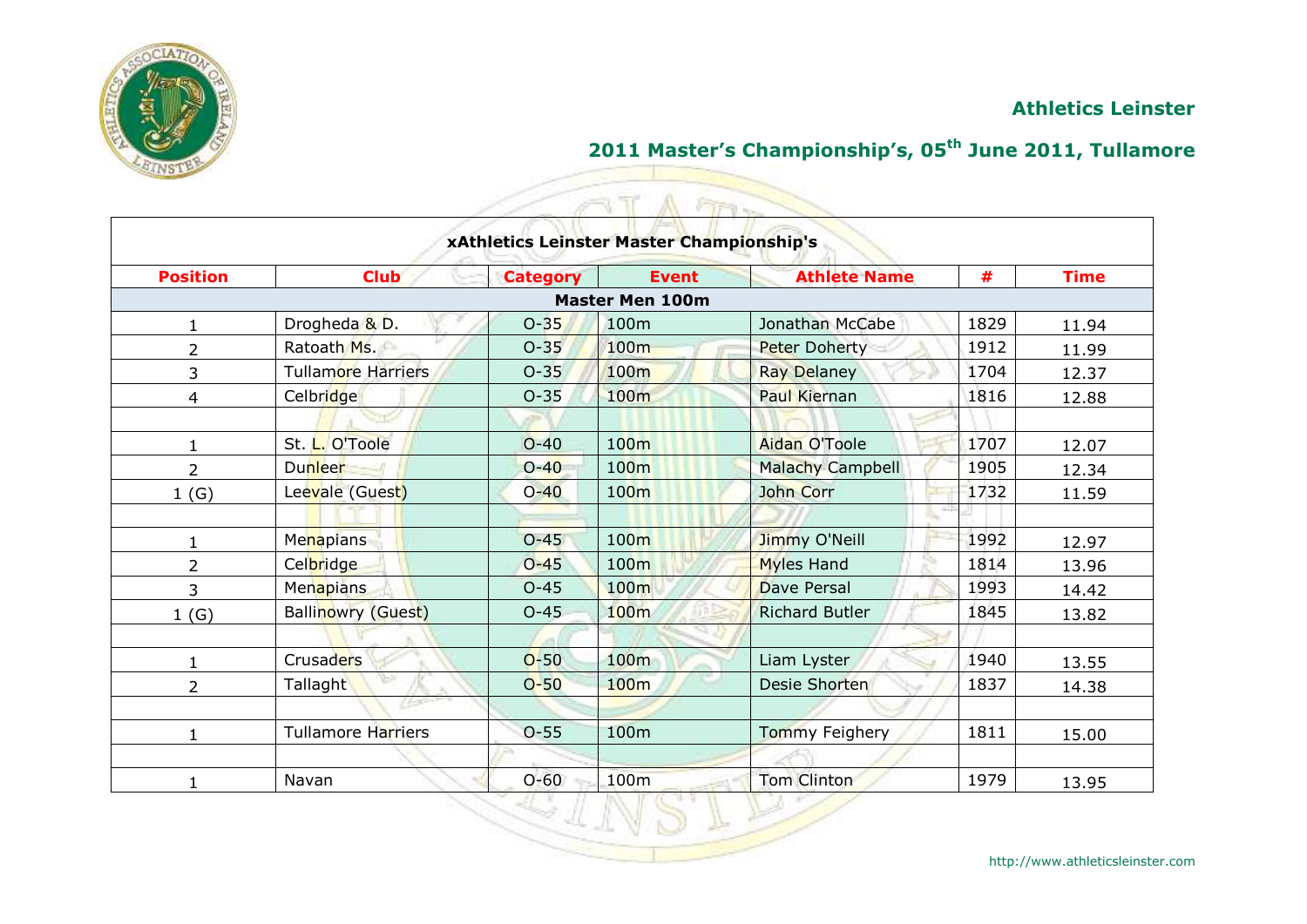

## **2011 Master's Championship's, 05th June 2011, Tullamore**

| $\overline{2}$<br>3<br>Gowran<br>1<br>1(G)<br>$\mathbf{1}$<br>$\overline{2}$<br>D.S.D<br>3<br>D.S.D<br>$\mathbf{1}$ | <b>Tullamore Harriers</b><br>Blackrock (Dublin)<br>Mid Ulster (Guest)<br>Drogheda & D.<br>Drogheda & D.<br>US. | $O - 60$<br>$O-60$<br>$O-70$<br>$O-70$<br>$O - 35$<br>$O - 35$<br>$O - 35$ | Master Men 100m (contd.)<br>100m<br>100m<br>100 <sub>m</sub><br>100 <sub>m</sub><br><b>Master Men 110m Hurdles</b><br>110 <sub>m</sub> Hurdles<br>110 <sub>m</sub> Hurdles<br>110 <sub>m</sub> Hurdles | <b>Patrick Dolan</b><br><b>Donal Swift</b><br>John Gorman<br>John D. Ryan<br><b>Colin McHugh</b><br>Jonathan McCabe<br><b>Kevin Byrne</b> | 1810<br>1735<br>1731<br>1844<br>1983<br>1829<br>1711 |                                                    |
|---------------------------------------------------------------------------------------------------------------------|----------------------------------------------------------------------------------------------------------------|----------------------------------------------------------------------------|--------------------------------------------------------------------------------------------------------------------------------------------------------------------------------------------------------|-------------------------------------------------------------------------------------------------------------------------------------------|------------------------------------------------------|----------------------------------------------------|
|                                                                                                                     |                                                                                                                |                                                                            |                                                                                                                                                                                                        |                                                                                                                                           |                                                      | 15.11                                              |
|                                                                                                                     |                                                                                                                |                                                                            |                                                                                                                                                                                                        |                                                                                                                                           |                                                      | 17.32<br>18.41<br>14.21<br>17.65<br>19.23<br>21.62 |
|                                                                                                                     |                                                                                                                |                                                                            |                                                                                                                                                                                                        |                                                                                                                                           |                                                      |                                                    |
|                                                                                                                     |                                                                                                                |                                                                            |                                                                                                                                                                                                        |                                                                                                                                           |                                                      |                                                    |
|                                                                                                                     |                                                                                                                |                                                                            |                                                                                                                                                                                                        |                                                                                                                                           |                                                      |                                                    |
|                                                                                                                     |                                                                                                                |                                                                            |                                                                                                                                                                                                        |                                                                                                                                           |                                                      |                                                    |
|                                                                                                                     |                                                                                                                |                                                                            |                                                                                                                                                                                                        |                                                                                                                                           |                                                      |                                                    |
|                                                                                                                     |                                                                                                                |                                                                            |                                                                                                                                                                                                        |                                                                                                                                           |                                                      |                                                    |
|                                                                                                                     |                                                                                                                |                                                                            |                                                                                                                                                                                                        |                                                                                                                                           |                                                      |                                                    |
|                                                                                                                     |                                                                                                                |                                                                            |                                                                                                                                                                                                        |                                                                                                                                           |                                                      |                                                    |
|                                                                                                                     |                                                                                                                |                                                                            |                                                                                                                                                                                                        |                                                                                                                                           |                                                      |                                                    |
|                                                                                                                     |                                                                                                                | $O-50$                                                                     | 100 <sub>m</sub> Hurdles                                                                                                                                                                               | Joe Davies                                                                                                                                | 1848                                                 | 18.63                                              |
|                                                                                                                     |                                                                                                                |                                                                            | <b>Master Men 200m</b>                                                                                                                                                                                 |                                                                                                                                           |                                                      |                                                    |
| $\mathbf{1}$                                                                                                        | Drogheda & D.                                                                                                  | $O - 35$                                                                   | 200m                                                                                                                                                                                                   | Jonathan McCabe                                                                                                                           | 1829                                                 | 24.96                                              |
| $\overline{2}$                                                                                                      | <b>Clonliffe Harriers</b>                                                                                      | $O - 35$                                                                   | 200m                                                                                                                                                                                                   | John Hartnett                                                                                                                             | 1724                                                 | 25.02                                              |
| 3                                                                                                                   | Ratoath Ms.                                                                                                    | $O - 35$                                                                   | 200m                                                                                                                                                                                                   | <b>Peter Doherty</b>                                                                                                                      | 1912                                                 | 25.33                                              |
| 4                                                                                                                   | <b>Tullamore Harriers</b>                                                                                      | $O - 35$                                                                   | 200m                                                                                                                                                                                                   | Ray Delaney                                                                                                                               | 1704                                                 | 25.67                                              |
| 5<br>Kildare                                                                                                        |                                                                                                                | $O-35$                                                                     | 200m                                                                                                                                                                                                   | William O'Neill                                                                                                                           | 1824                                                 | 26.29                                              |
|                                                                                                                     |                                                                                                                |                                                                            |                                                                                                                                                                                                        |                                                                                                                                           |                                                      |                                                    |
| Dunleer<br>$\mathbf{1}$                                                                                             |                                                                                                                | $O-40$                                                                     | 200 <sub>m</sub>                                                                                                                                                                                       | Malachy Campbell                                                                                                                          | 1905                                                 | 25.51                                              |
| $\overline{2}$                                                                                                      | St. L. O'Toole                                                                                                 | $O-40$                                                                     | 200m                                                                                                                                                                                                   | Aidan O'Toole                                                                                                                             | 1707                                                 | 25.84                                              |
| 1(G)                                                                                                                | Leevale (Guest)                                                                                                | $O-40$                                                                     | 200m                                                                                                                                                                                                   | John Corr                                                                                                                                 | 1732                                                 | 24.20                                              |
|                                                                                                                     |                                                                                                                |                                                                            |                                                                                                                                                                                                        |                                                                                                                                           |                                                      |                                                    |

<u>Signal propinsi</u>

VSLE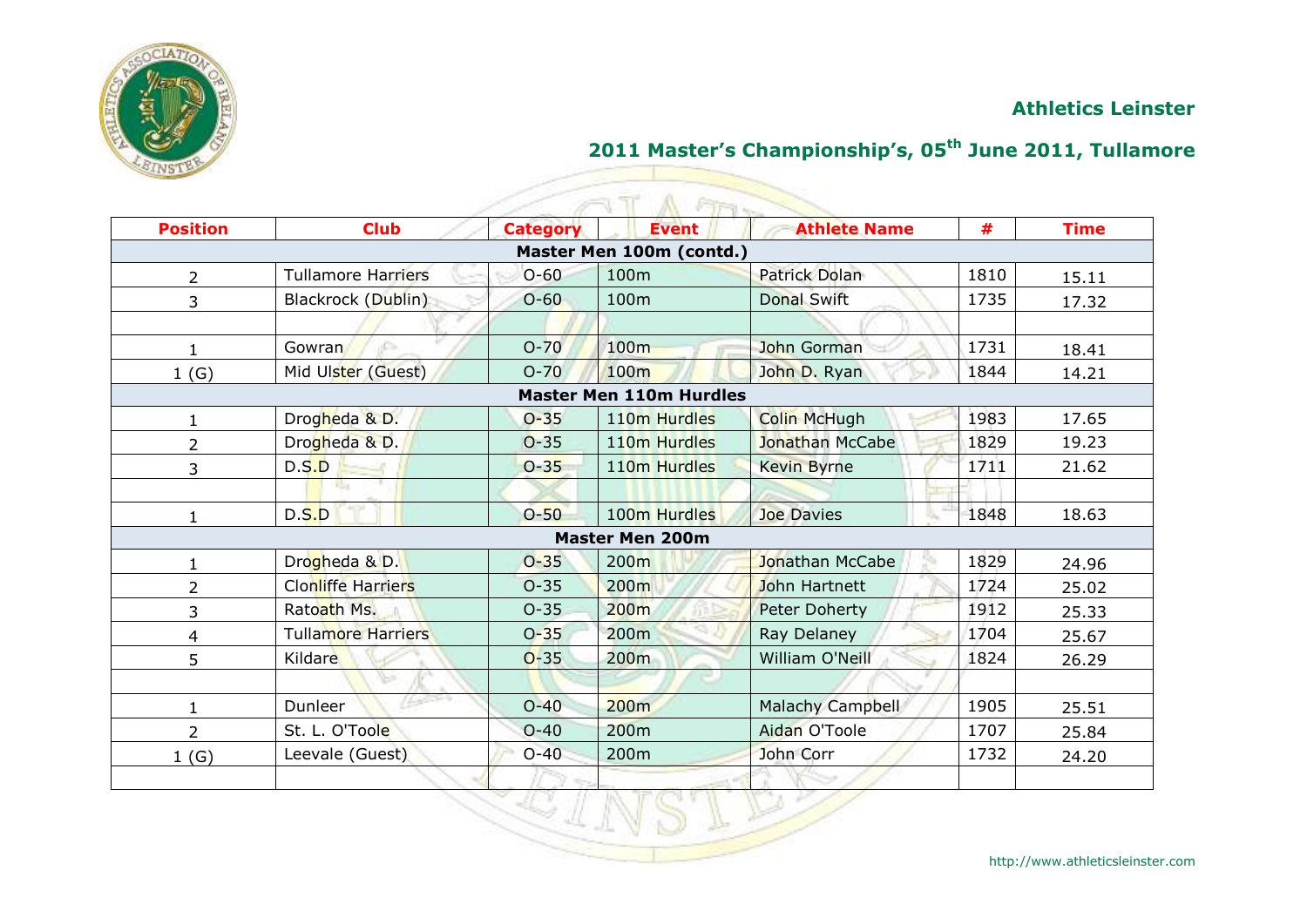

# **2011 Master's Championship's, 05th June 2011, Tullamore**

| <b>Position</b> | <b>Club</b>        | <b>Category</b> | <b>FIFTIN</b><br><b>Event</b> | <b>Athlete Name</b>    | #    | <b>Time</b> |
|-----------------|--------------------|-----------------|-------------------------------|------------------------|------|-------------|
|                 |                    |                 | Master Men 200m (contd.)      |                        |      |             |
| 1               | Menapians          | $O-45$          | 200m                          | Jimmy O'Neill          | 1992 | 27.43       |
| 2               | Celbridge          | $O - 45$        | 200 <sub>m</sub>              | <b>Myles Hand</b>      | 1814 | 28.91       |
| 3               | <b>Ballinowry</b>  | $O - 45$        | 200m                          | <b>Richard Butler</b>  | 1845 | 29.93       |
| 4               | Menapians<br>£     | $O-45$          | 200m                          | Dave Persal            | 1993 | 30.16       |
|                 |                    |                 |                               |                        |      |             |
| 1               | Dunboyne           | $O-50$          | 200 <sub>m</sub>              | Michael Cornyn         | 1988 | 28.11       |
| 2               | Crusaders          | $O - 50$        | 200 <sub>m</sub>              | <b>Liam Lyster</b>     | 1940 | 28.50       |
| 3               | Tallaght           | $O - 50$        | 200 <sub>m</sub>              | <b>Desie Shorten</b>   | 1837 | 29.46       |
|                 |                    |                 |                               |                        |      |             |
| 1               | Navan              | $O - 60$        | 200m                          | <b>Tom Clinton</b>     | 1979 | 29.88       |
| 2               | Tullamore Harriers | $O - 60$        | 200 <sub>m</sub>              | Patrick Dolan          | 1810 | 32.12       |
| 3               | Blackrock (Dublin) | $O - 60$        | 200 <sub>m</sub>              | <b>Donal Swift</b>     | 1735 | 35.23       |
|                 |                    |                 |                               |                        |      |             |
| $\mathbf{1}$    | <b>Gowran</b>      | $O - 70$        | 200m                          | John Gorman            | 1731 | 38.23       |
| 1(G)            | Mid Ulster (Guest) | $O - 70$        | 200m                          | John D. Ryan           | 1844 | 30.23       |
|                 |                    |                 | <b>Master Men 400m</b>        |                        |      |             |
| $\mathbf{1}$    | Clonliffe Harriers | $O-35$          | 400m                          | John Hartnett          | 1724 | 55.76       |
|                 |                    |                 |                               |                        |      |             |
| $\mathbf{1}$    | Rathfarnham        | $O-40$          | 400m                          | <b>Stuart McCleane</b> | 1936 | 55.75       |
| $\overline{2}$  | Donore             | $O - 40$        | 400m                          | Donal Iremonger        | 1846 | 56.78       |
| 3               | Sli Cualann        | $O-40$          | 400m                          | P J Doyle              | 1702 | 1.18.52     |
|                 |                    |                 |                               |                        |      |             |
|                 |                    |                 |                               |                        |      |             |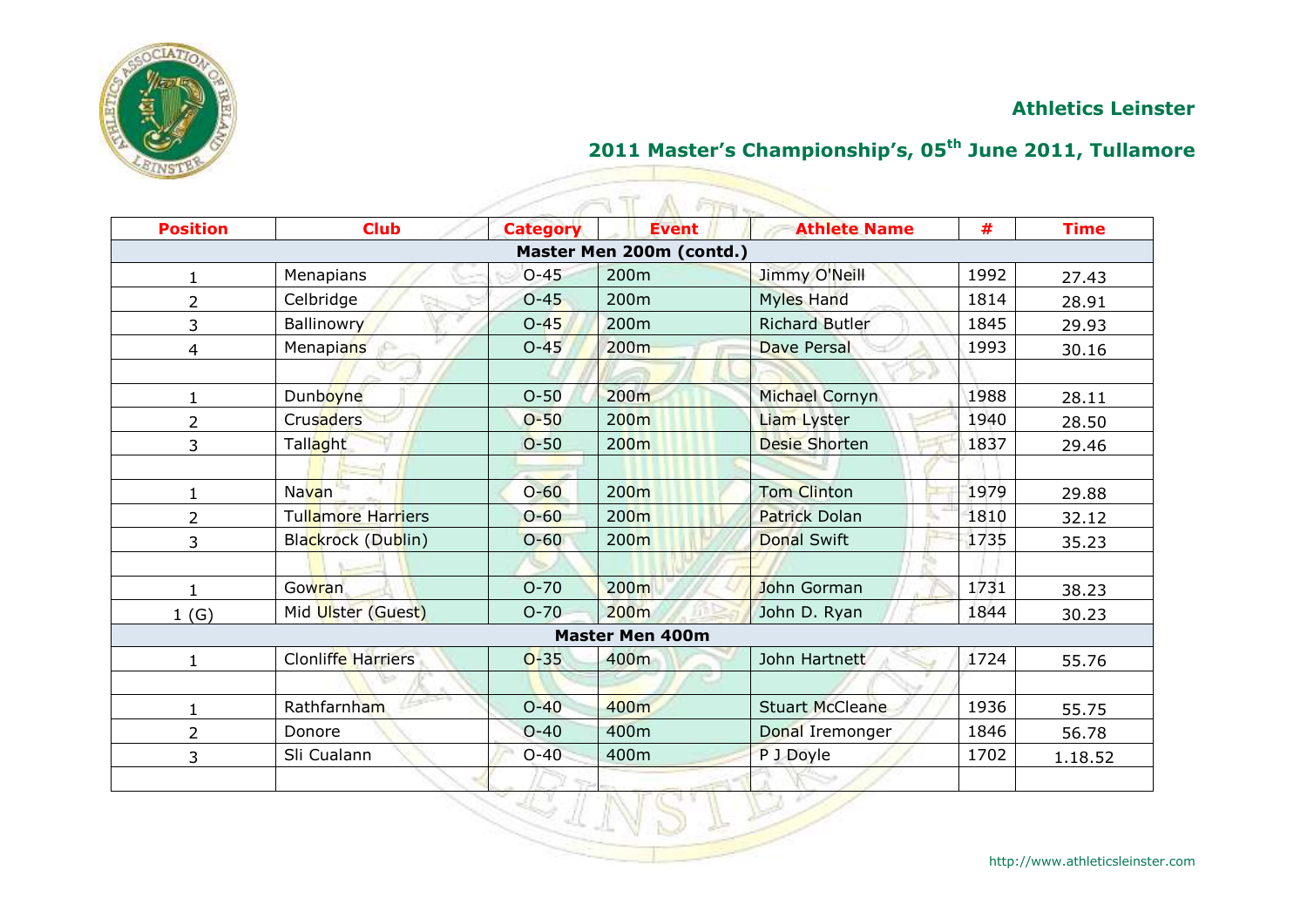

## **2011 Master's Championship's, 05th June 2011, Tullamore**

| <b>Position</b> | <b>Club</b>               | <b>Category</b> | <b>Event</b>                   | <b>Athlete Name</b>    | #    | <b>Time</b> |
|-----------------|---------------------------|-----------------|--------------------------------|------------------------|------|-------------|
|                 |                           |                 | Master Men 400m (contd.)       |                        |      |             |
| $\mathbf{1}$    | Drogheda & D.             | $O - 45$        | 400m                           | Gerry O'Connor         | 1910 | 58.85       |
| $\overline{2}$  | D.S.D                     | $O-45$          | 400m                           | John McCarrick         | 1712 | 1.01.10     |
| 3               | Celbridge                 | $O-45$          | 400m                           | <b>Myles Hand</b>      | 1814 | 1.04.51     |
| 4               | Menapians                 | $O - 45$        | 400m                           | Dave Persal            | 1993 | 1.10.95     |
|                 |                           |                 |                                |                        |      |             |
| 1               | <b>Clonliffe Harriers</b> | $O-50$          | 400m                           | Philip O'Doherty       | 1984 | 1.02.76     |
| $\overline{2}$  | Dunboyne                  | $O - 50$        | 400m                           | Michael Cornyn         | 1988 | 1.03.43     |
| 3               | <b>Tullamore Harriers</b> | $O - 50$        | 400m                           | Joe Wrafters           | 1812 | 1.03.43     |
| 4               | <b>Crusaders</b>          | $O-50$          | 400m                           | Liam Lyster            | 1940 | 1.08.96     |
| 5               | Tallaght                  | $O - 50$        | 400 <sub>m</sub>               | <b>Desie Shorten</b>   | 1837 | N.T         |
|                 |                           |                 |                                |                        |      |             |
| 1               | <b>Tullamore Harriers</b> | $O - 60$        | 400 <sub>m</sub>               | <b>Patrick Dolan</b>   | 1810 | 1.14.58     |
| $\overline{2}$  | Blackrock (Dublin)        | $O - 60$        | 400m                           | <b>Donal Swift</b>     | 1735 | 1.17.97     |
| 3               | Sli Cualann               | $O - 60$        | 400m                           | Jim Boland             | 1950 | 1.20.80     |
| 1(G)            | Mid Ulster (Guest)        | $O-70$          | 400m                           | John D. Ryan           | 1844 | 1.11.05     |
|                 |                           |                 | <b>Master Men 400m Hurdles</b> |                        |      |             |
| 1               | Drogheda & D.             | $O - 35$        | 400m Hurdles                   | Colin McHugh           | 1983 | 01:04.10    |
|                 |                           |                 | <b>Master Men 800m</b>         |                        |      |             |
| $\mathbf{1}$    | Donore                    | $O-40$          | 800m                           | Simon P Meyler         | 1942 | 02:08.99    |
| $\overline{2}$  | Rathfarnham               | $O-40$          | 800m                           | <b>Stuart McCleane</b> | 1936 | 02:09.19    |
| 3               | Donore                    | $O-40$          | 800m                           | Donal Iremonger        | 1846 | 02:10.58    |
| <b>DSQ</b>      | Metro St. Brigids         | $O - 40$        | 800m                           | Mel Hilliard           | 1967 |             |

<u>Signal propinsi</u> 12 FILA

VSLE

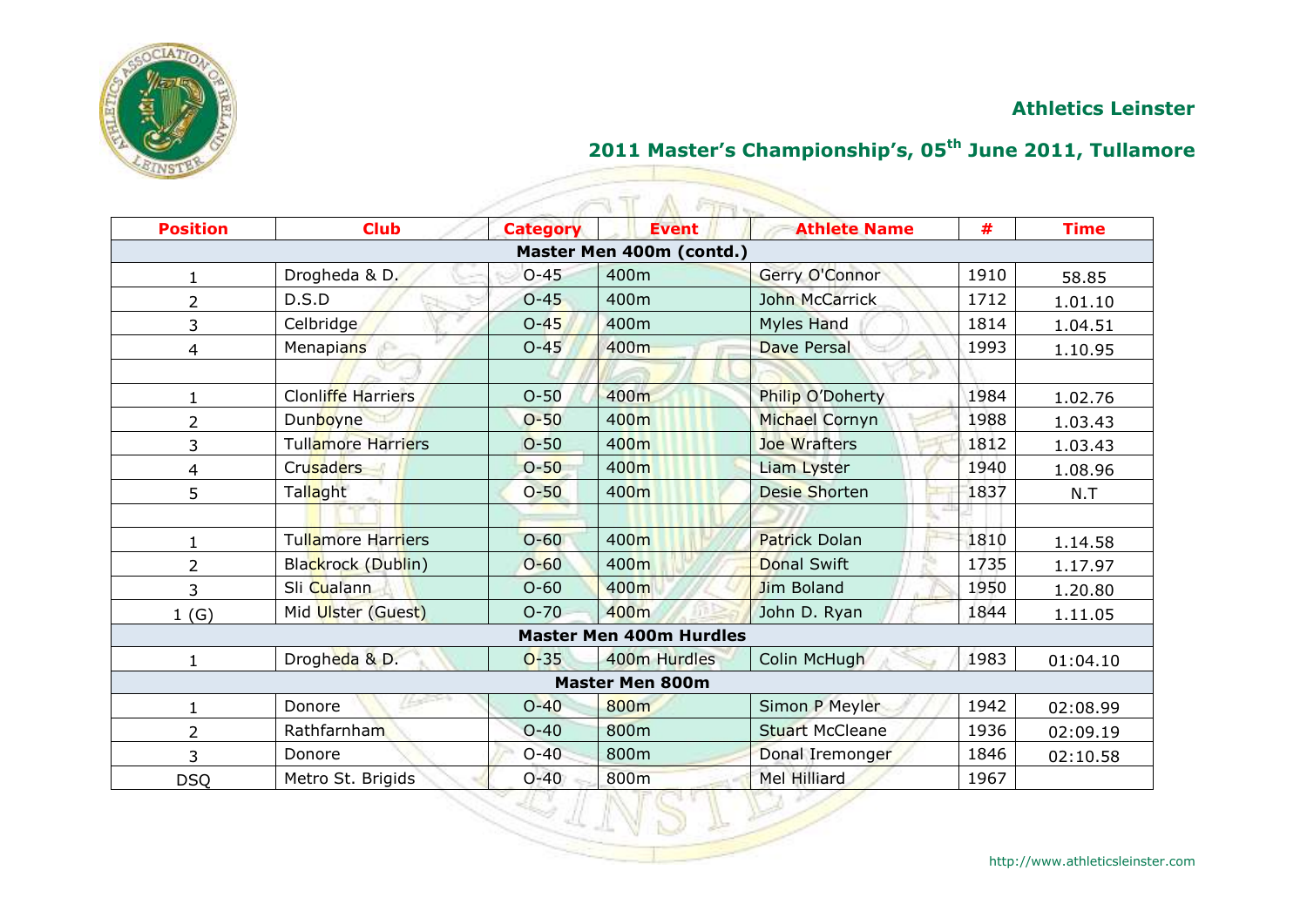

## **2011 Master's Championship's, 05th June 2011, Tullamore**

<u>Signal propinsi</u>

| <b>Fire</b>             |                           |                 |                          |                       |      |             |  |  |  |
|-------------------------|---------------------------|-----------------|--------------------------|-----------------------|------|-------------|--|--|--|
| <b>Position</b>         | <b>Club</b>               | <b>Category</b> | <b>Event</b>             | <b>Athlete Name</b>   | #    | <b>Time</b> |  |  |  |
|                         |                           |                 | Master Men 800m (contd.) |                       |      |             |  |  |  |
|                         | Metro St. Brigids         | $O - 45$        | 800m                     | <b>Dave Carroll</b>   | 1968 | 02:12.59    |  |  |  |
| $\overline{2}$          | Dunboyne                  | $O-45$          | 800m                     | Séan Kinnane          | 1990 | 02:14.00    |  |  |  |
| 3                       | Rathfarnham               | $O-45$          | 800m                     | <b>Terry McConnon</b> | 1935 | 02:15.08    |  |  |  |
| $\overline{\mathbf{4}}$ | Trim                      | $O-45$          | 800m                     | Sean O'Neill          | 1975 | 02:16.55    |  |  |  |
| 5                       | Rathfarnham               | $O-45$          | 800m                     | Pearse Coyle          | 1932 | 02:19.32    |  |  |  |
| 6                       | Kildare                   | $O-45$          | 800m                     | John Fitzsimons       | 1856 | 02:19.60    |  |  |  |
| $\overline{7}$          | Rathfarnham               | $O - 45$        | 800m                     | Owen McLoughlin       | 1934 | 02:20.21    |  |  |  |
|                         |                           |                 |                          |                       |      |             |  |  |  |
| 1                       | <b>Clonliffe Harriers</b> | $O - 50$        | 800m                     | Philip O'Doherty      | 1984 | N.T         |  |  |  |
| $\overline{2}$          | Dunboyne                  | $O-50$          | 800m                     | Michael Cornyn        | 1988 | N.T         |  |  |  |
| 3                       | Tullamore Harriers        | $O-50$          | 800m                     | Joe Wrafters          | 1812 | N.T         |  |  |  |
| 4                       | Rathfarnham               | $O-50$          | 800m                     | John McHugh           | 1937 | N.T         |  |  |  |
|                         |                           |                 |                          | - 13                  |      |             |  |  |  |
| 1                       | Drogheda & D.             | $O - 55$        | 800m                     | <b>Conor Cooney</b>   | 1938 | N.T         |  |  |  |
| $\overline{2}$          | Gowran                    | $O-55$          | 800m                     | Marty Kelly           | 1730 | N.T         |  |  |  |
| 3                       | Rathfarnham               | $O - 55$        | 800m                     | Philip Halpin         | 1933 | N.T         |  |  |  |
|                         |                           |                 |                          |                       |      |             |  |  |  |
| 1                       | Sli Cualann               | $O-60$          | 800m                     | Jim Boland            | 1950 | N.T         |  |  |  |
|                         |                           |                 |                          |                       |      |             |  |  |  |
| $\mathbf{1}$            | <b>Tullamore Harriers</b> | $O-65$          | 800m                     | Jim Lanigan           | 1717 | N.T         |  |  |  |
|                         |                           |                 |                          |                       |      |             |  |  |  |
| 1(G)                    | Loughrea (Guest)          | $O-70$          | 800m                     | Jim McEvoy            | 1909 | N.T         |  |  |  |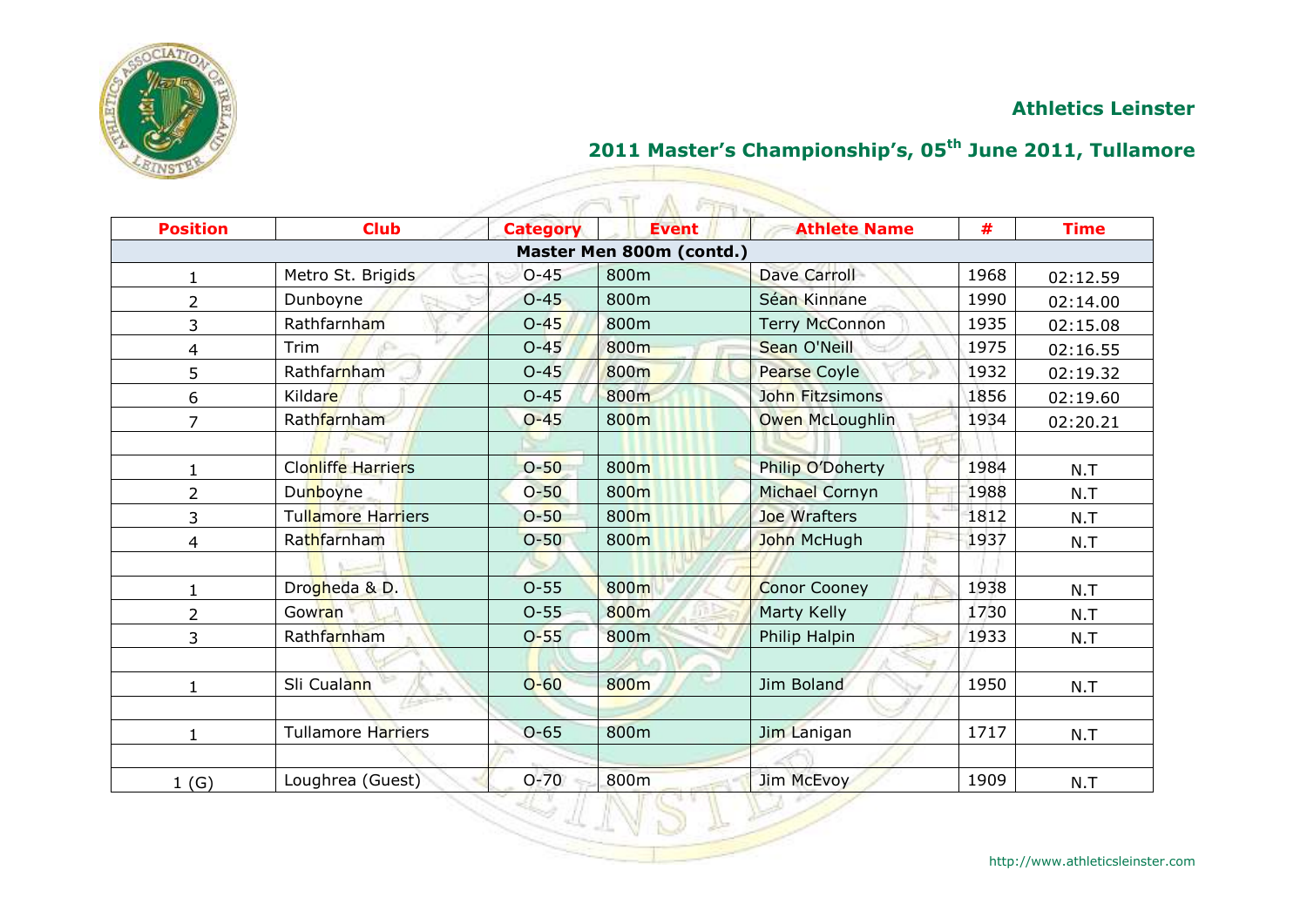

## **2011 Master's Championship's, 05th June 2011, Tullamore**

|                 | $F + \nu$          |                 |                         |                        |      |             |  |  |  |
|-----------------|--------------------|-----------------|-------------------------|------------------------|------|-------------|--|--|--|
| <b>Position</b> | <b>Club</b>        | <b>Category</b> | <b>Event</b>            | <b>Athlete Name</b>    | #    | <b>Time</b> |  |  |  |
|                 |                    |                 | <b>Master Men 1500m</b> |                        |      |             |  |  |  |
| 1               | Rathfarnham        | $O-35$          | 1500m                   | <b>Paul Flemming</b>   | 1930 | 4.21.13     |  |  |  |
| $\overline{2}$  | Drogheda & D.      | $O-35$          | 1500m                   | <b>Liam Cooney</b>     | 1828 | 4.23.20     |  |  |  |
|                 |                    |                 |                         |                        |      |             |  |  |  |
| $\mathbf 1$     | Donore             | $O-40$          | 1500m                   | Simon P Meyler         | 1942 | 4.29.61     |  |  |  |
| $\overline{2}$  | Metro/St. Brigid's | $O-40$          | 1500m                   | <b>Mel Hilliard</b>    | 1967 | 4.30.15     |  |  |  |
| 3               | Parnell            | $O-40$          | 1500m                   | <b>Mick Finnan</b>     | 1770 | 4.35.35     |  |  |  |
|                 |                    |                 |                         |                        |      |             |  |  |  |
|                 | Dunboyne           | $O - 45$        | 1500m                   | <b>Sean Kinnane</b>    | 1990 | 4.28.78     |  |  |  |
| $\overline{2}$  | Dunboyne           | $O - 45$        | 1500m                   | Phelim Glynn           | 1987 | 4.33.45     |  |  |  |
| 3               | Kilcoole           | $O - 45$        | 1500m                   | John Baldwin           | 1833 | 4.35.35     |  |  |  |
| 4               | Rathfarnham        | $O-45$          | 1500m                   | Owen McLoughlin        | 1934 | 4.43.82     |  |  |  |
| 5               | Rathfarnham        | $O - 45$        | 1500m                   | <b>Edwin Keville</b>   | 1931 | 4.53.92     |  |  |  |
| 6               | Drogheda & D.      | $O - 45$        | 1500m                   | <b>Michael Maher</b>   | 1830 | 4.55.29     |  |  |  |
| $\overline{7}$  | Kildare A.C.       | $O - 45$        | 1500m                   | John Fitzsimons        | 1856 | 4.58.52     |  |  |  |
| 8               | St. L. O'Toole     | $O-45$          | 1500 <sub>m</sub>       | Pat Snoddy             | 1194 | 5.20.23     |  |  |  |
|                 |                    |                 |                         |                        |      |             |  |  |  |
| 1               | Clonliffe Harriers | $O-50$          | 1500m                   | Philip O'Doherty       | 1984 | 4.45.98     |  |  |  |
| $\overline{2}$  | North Laois        | $O-50$          | 1500m                   | <b>Martin McDonald</b> | 1981 | 4.48.14     |  |  |  |
| 3               | Rathfarnham        | $O-50$          | 1500m                   | John McHugh            | 1937 | 5.09.86     |  |  |  |
|                 |                    |                 |                         |                        |      |             |  |  |  |
| $\mathbf{1}$    | Drogheda & D.      | $O - 55$        | 1500m                   | <b>Conor Cooney</b>    | 1938 | 5.43.02     |  |  |  |
| $\overline{2}$  | Rathfarnham        | $O - 55$        | 1500m                   | Philip Halpin          | 1933 | 6.14.51     |  |  |  |

ATA AT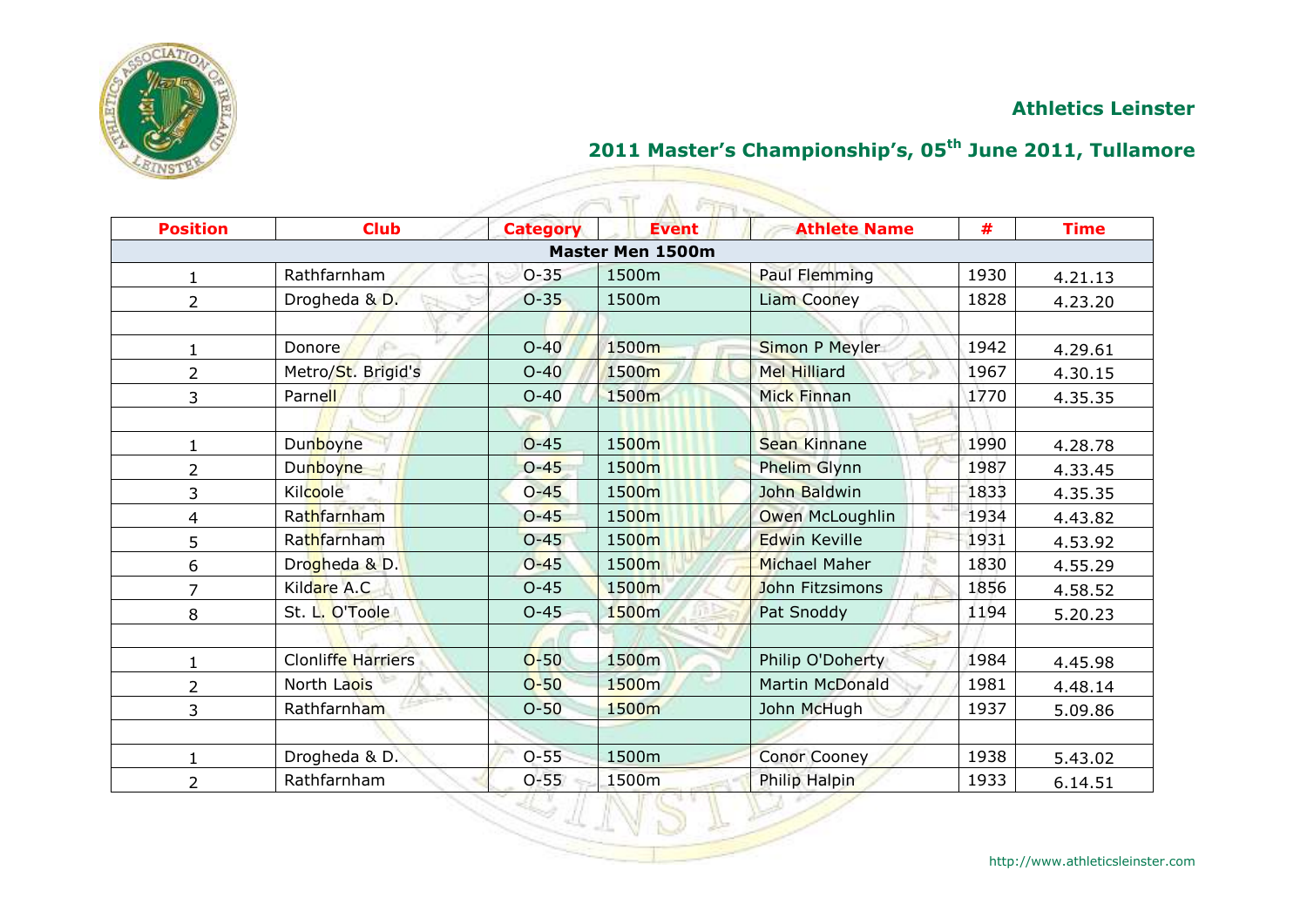

## **2011 Master's Championship's, 05th June 2011, Tullamore**

|                 |                           |                 | $ET + -$                     |                       |      |             |
|-----------------|---------------------------|-----------------|------------------------------|-----------------------|------|-------------|
| <b>Position</b> | <b>Club</b>               | <b>Category</b> | <b>Event</b>                 | <b>Athlete Name</b>   | #    | <b>Time</b> |
|                 |                           |                 | Master Men 1500m (contd.)    |                       |      |             |
| 1               | Sli Cualann               | $O - 60$        | 1500m                        | <b>Jim Boland</b>     | 1950 | 5.50.15     |
|                 |                           |                 |                              |                       |      |             |
| $\mathbf{1}$    | <b>Tullamore Harriers</b> | $O-65$          | 1500m                        | Jim Lanigan           | 1717 | 6.37.18     |
|                 |                           |                 | <b>Master Men 3000m Walk</b> |                       |      |             |
| 1               | Sli Cualann               | $O - 50$        | 3000m Walk                   | <b>Tony Gartland</b>  | 1738 | 16:33.50    |
| 1(G)            | CastleIsland              | $O - 50$        | 3000m Walk                   | <b>Patrick Murphy</b> | 1767 | 13:26.00    |
|                 |                           |                 |                              |                       |      |             |
| $\mathbf{1}$    | Gowran                    | $O-55$          | <b>3000m Walk</b>            | John Lennon           | 1728 | 16:39.20    |
|                 |                           |                 |                              |                       |      |             |
| 1               | Mullingar Harriers        | $O - 60$        | <b>3000m Walk</b>            | <b>Sean McMullin</b>  | 1823 | 16:46.00    |
|                 |                           |                 |                              |                       |      |             |
| 1               | St. Coca's                | $O - 65$        | <b>3000m Walk</b>            | <b>Bobby King</b>     | 1714 | 14:37.80    |
|                 |                           |                 | <b>Master Men 5000m</b>      |                       |      |             |
| 1               | Rathfarnham               | $O - 35$        | 5000m                        | Paul Fleming          | 1930 | 15:59.89    |
| 2               | Gowran                    | $O-35$          | 5000m                        | Michael Kelly         | 1726 | 16:29.01    |
| 3               | Rathfarnham               | $O - 35$        | 5000m                        | Shane O Neill         | 1849 | 16:57.30    |
|                 |                           |                 |                              |                       |      |             |
| $\mathbf{1}$    | Gowran                    | $O-40$          | 5000m                        | Simon O'Dwyer         | 1727 | 16:56.20    |
| 2               | Sli Cualann               | $O-40$          | 5000m                        | P J Doyle             | 1702 | 21:03.27    |
|                 |                           |                 |                              |                       |      |             |
| 1               | Dunboyne                  | $O-45$          | 5000m                        | Phelim Glynn          | 1987 | 16:22.77    |
| $\overline{2}$  | St. Coca's                | $O - 45$        | 5000m                        | Larry Kelly           | 1715 | 16:56.26    |

VSIEZ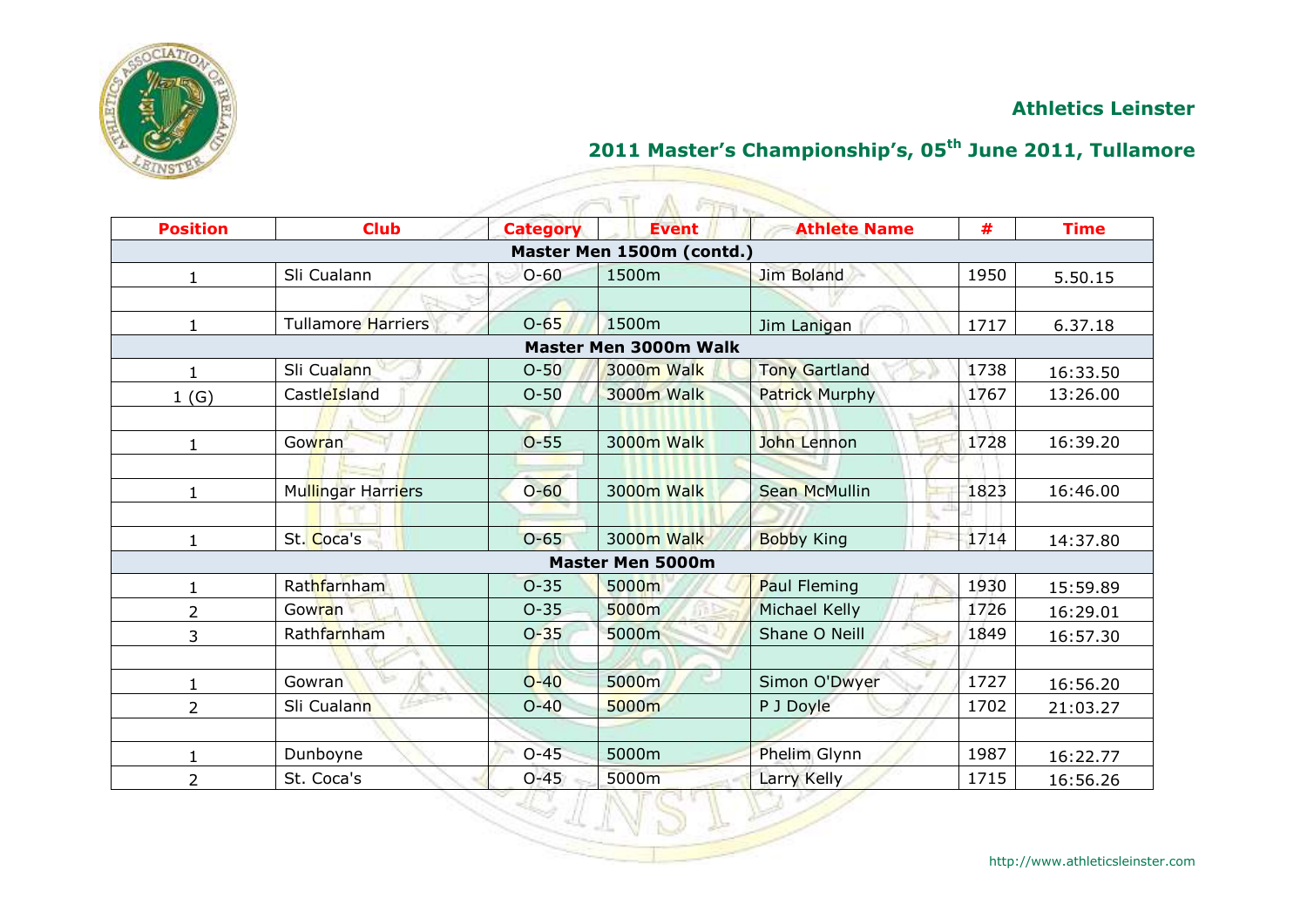

## **2011 Master's Championship's, 05th June 2011, Tullamore**

| <b>Position</b> | <b>Club</b>               | <b>Category</b> | <b>Fire</b><br><b>Event</b> | <b>Athlete Name</b>    | #    | <b>Time</b> |
|-----------------|---------------------------|-----------------|-----------------------------|------------------------|------|-------------|
|                 |                           |                 | Master Men 5000m (contd.)   |                        |      |             |
| 3               | Rathfarnham               | $O-45$          | 5000m                       | <b>Edwin Keville</b>   | 1931 | 16:59.92    |
|                 |                           |                 |                             |                        |      |             |
| $\mathbf{1}$    | North Laois               | $O-50$          | 5000m                       | <b>Martin McDonald</b> | 1981 | 17:01.55    |
| 2               | Rathfarnham               | $O-50$          | 5000m                       | P J Claffy             | 1929 | 21:22.53    |
|                 |                           |                 |                             |                        |      |             |
| $\mathbf{1}$    | Drogheda & D.             | $O-55$          | 5000m                       | <b>Conor Cooney</b>    | 1938 | 20:43.15    |
|                 |                           |                 | <b>Master Men Discus</b>    |                        |      |             |
| $\mathbf{1}$    | <b>Tullamore Harriers</b> | $O - 40$        | <b>Discus</b>               | <b>Tom Rafferty</b>    | 1809 | 31.14       |
| $\overline{2}$  | Brow Rangers              | $O - 40$        | <b>Discus</b>               | Joe Kelly              | 1838 | 29.62       |
| 3(G)            | Leevale (Guest)           | $O - 40$        | <b>Discus</b>               | Joseph Nagle           | 1843 | 18.43       |
|                 |                           |                 |                             |                        |      |             |
| $\mathbf{1}$    | North Laois               | $O - 45$        | <b>Discus</b>               | Seamus Fitzpatrick     | 1151 | 32.15       |
| $\overline{2}$  | Gowran                    | $O - 45$        | <b>Discus</b>               | Edward O'Mahony        | 1729 | 22.19       |
|                 |                           |                 |                             |                        |      |             |
| 1               | Fr. Murphy                | $O - 55$        | <b>Discus</b>               | Paddy Hanley           | 1150 | 30.61       |
| $\overline{2}$  | Kildare                   | $O - 55$        | <b>Discus</b>               | Mick Kenny             | 1826 | 25.19       |
|                 |                           |                 |                             |                        |      |             |
| 1               | <b>Brow Rangers</b>       | $O-60$          | <b>Discus</b>               | Murty Kelly            | 1839 | 29.99       |
|                 |                           |                 |                             |                        |      |             |
| 1               | <b>Bagenalstown</b>       | $O-65$          | <b>Discus</b>               | <b>Tom Power</b>       | 1141 | 25.26       |
| 2               | St. Andrew's              | $O-65$          | <b>Discus</b>               | <b>Patrick Reilly</b>  | 1847 | 19.69       |
|                 |                           |                 |                             |                        |      |             |

 $40^{\circ}$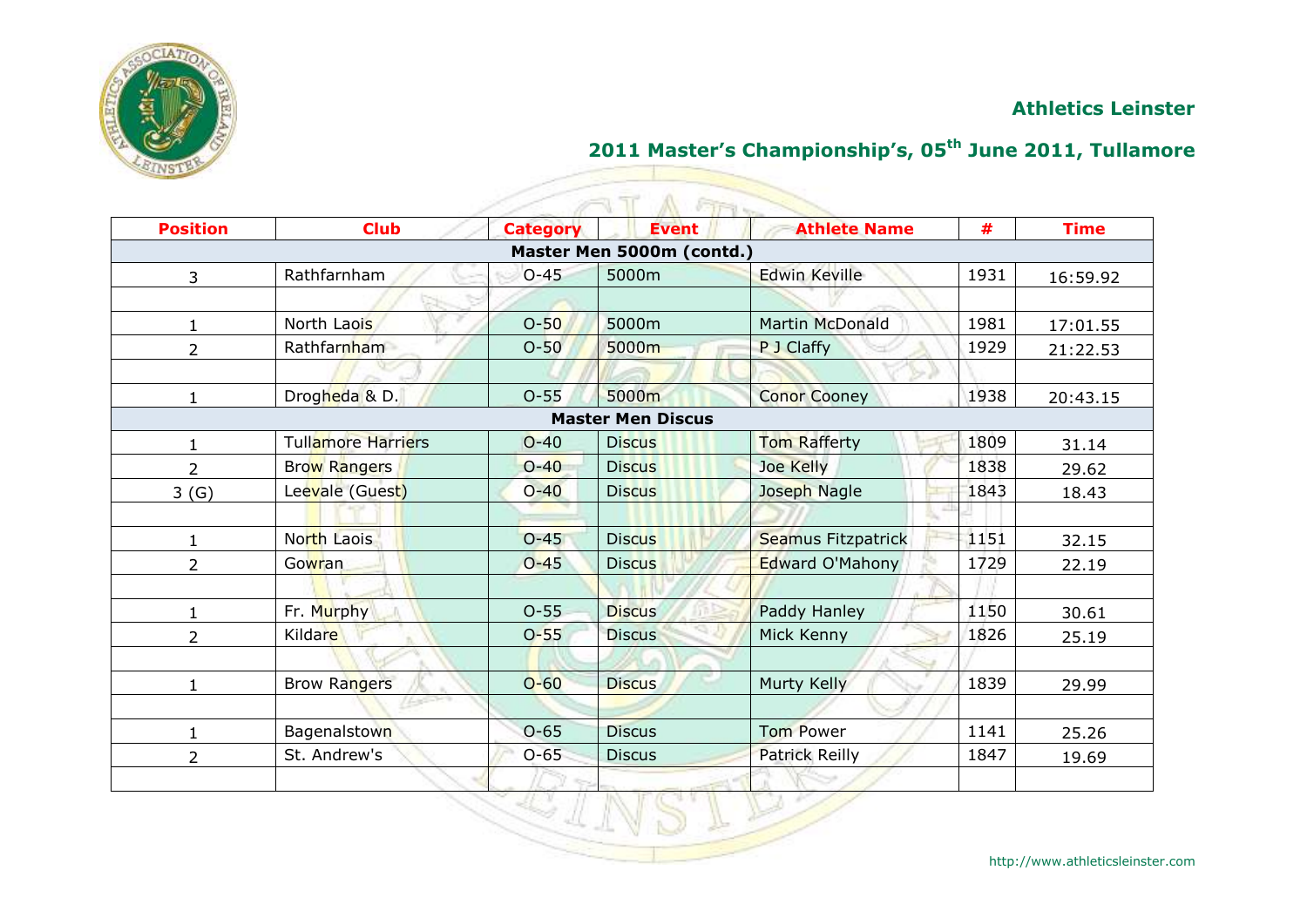

## **2011 Master's Championship's, 05th June 2011, Tullamore**

| <b>Position</b> | <b>Club</b>               | <b>Category</b> | <b>Fire</b><br><b>Event</b>       | <b>Athlete Name</b>    | #    | <b>Time</b> |
|-----------------|---------------------------|-----------------|-----------------------------------|------------------------|------|-------------|
|                 |                           |                 | <b>Master Men Discus (contd.)</b> |                        |      |             |
| $\mathbf{1}$    | D.S.D                     | $O - 75$        | <b>Discus</b>                     | <b>Michael McGarry</b> | 1801 | 27.29       |
|                 |                           |                 | <b>Master Men Hammer</b>          |                        |      |             |
| $\mathbf{1}$    | <b>Brow Rangers</b>       | $O-40$          | Hammer                            | Joe Kelly              | 1838 | 27.10       |
| 2(G)            | Leevale (Guest)           | $O-40$          | Hammer                            | Joseph Nagle           | 1843 | 13.63       |
|                 |                           |                 |                                   |                        |      |             |
| $\mathbf{1}$    | North Laois               | $O-45$          | <b>Hammer</b>                     | Seamus Fitzpatrick     | 1151 | 26.75       |
|                 |                           |                 |                                   |                        |      |             |
| 1               | Fr. Murphy                | $O-55$          | Hammer                            | <b>Paddy Hanley</b>    | 1150 | 38.05       |
|                 |                           |                 |                                   |                        |      |             |
| $\mathbf{1}$    | <b>Brow Rangers</b>       | $O - 60$        | Hammer                            | <b>Murty Kelly</b>     | 1839 | 24.55       |
|                 |                           |                 |                                   |                        |      |             |
| 1               | <b>Brothers Pearse</b>    | $O - 65$        | Hammer                            | Patsy Conboy           | 1802 | 35.04       |
| $\overline{2}$  | St. Andrew's              | $O - 65$        | Hammer                            | <b>Patrick Reilly</b>  | 1847 | 28.10       |
|                 |                           |                 |                                   |                        |      |             |
| 1               | D.S.D                     | $O - 75$        | Hammer                            | Michael McGarry        | 1801 | 29.95       |
|                 |                           |                 | <b>Master Men Javelin</b>         |                        |      |             |
| 1.              | <b>Tullamore Harriers</b> | $O-40$          | Javelin                           | Tom Rafferty           | 1809 | 40.60       |
| 2(G)            | Leevale (Guest)           | $O-40$          | Javelin                           | Joseph Nagle           | 1843 | 12.71       |
|                 |                           |                 |                                   |                        |      |             |
| $\mathbf{1}$    | Gowran                    | $O - 45$        | Javelin                           | <b>Edward O'Mahony</b> | 1729 | 31.37       |
|                 |                           |                 |                                   |                        |      |             |
| 1               | Menapians                 | $O-55$          | Javelin                           | Pat O'Mahony           | 1152 | 32.91       |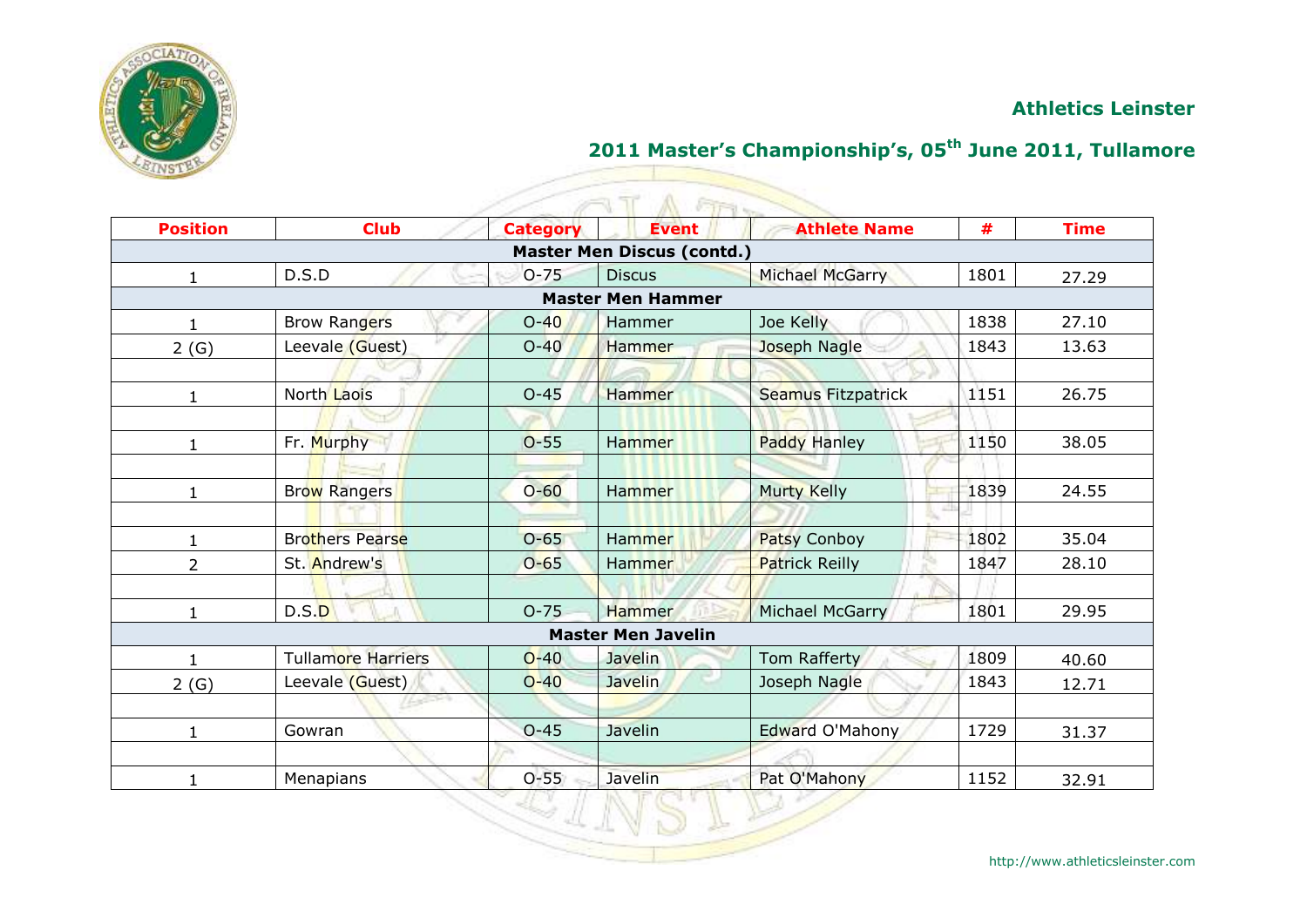

## **2011 Master's Championship's, 05th June 2011, Tullamore**

| <b>Position</b> | <b>Club</b>               | <b>Category</b> | <b>Event</b>                | <b>Athlete Name</b>    | #    | <b>Time</b> |
|-----------------|---------------------------|-----------------|-----------------------------|------------------------|------|-------------|
|                 |                           |                 | Master Men Javelin (contd.) |                        |      |             |
| $\mathbf{1}$    | <b>Tullamore Harriers</b> | $O - 60$        | Javelin                     | <b>Patrick Dolan</b>   | 1810 | 17.19       |
|                 |                           |                 | <b>Master Men Long Jump</b> |                        |      |             |
| $\mathbf{1}$    | Drogheda & D.             | $O-35$          | Long Jump                   | Colin McHugh           | 1983 | 5.11        |
| $\overline{2}$  | D.S.D<br>is Circ          | $O - 35$        | Long Jump                   | <b>Kevin Byrne</b>     | 1711 | 5.09        |
|                 |                           |                 |                             |                        |      |             |
| $\mathbf{1}$    | D.S.D                     | $O-40$          | Long Jump                   | George Wyatt           | 1781 | 5.17        |
| 2(G)            | Leevale (Guest)           | $O-40$          | Long Jump                   | Joseph Nagle           | 1843 | 2.89        |
|                 |                           |                 |                             |                        |      |             |
| $\mathbf{1}$    | Gowran                    | $O-50$          | Long Jump                   | <b>Pat Mahon</b>       | 1142 | 5.50        |
|                 | <b>ISS</b>                |                 |                             |                        |      |             |
| $\mathbf{1}$    | Tullamore Harriers        | $O-55$          | Long Jump                   | Michael Flynn          | 1708 | 4.03        |
|                 |                           |                 | <b>Master Men Shot Putt</b> |                        |      |             |
| $\mathbf{1}$    | Mullingar Harriers        | $O - 35$        | <b>Shot Putt</b>            | <b>Richard Fogarty</b> | 1822 | 11.29       |
| $\overline{2}$  | St. Michael's             | $O - 35$        | <b>Shot Putt</b>            | Oisin Hoey             | 1705 | 9.91        |
|                 |                           |                 |                             |                        |      |             |
| 1               | <b>Brow Rangers</b>       | $O - 40$        | <b>Shot Putt</b>            | Joe Kelly              | 1838 | 11.06       |
| $\overline{2}$  | <b>Tullamore Harriers</b> | $O-40$          | <b>Shot Putt</b>            | Tom Rafferty           | 1809 | 9.72        |
| 2(G)            | Leevale (Guest)           | $O-40$          | <b>Shot Putt</b>            | Joseph Nagle           | 1843 | 9.97        |
|                 |                           |                 |                             |                        |      |             |
| 1               | North Laois               | $O - 45$        | <b>Shot Putt</b>            | Seamus Fitzpatrick     | 1151 | 11.16       |
| $\overline{2}$  | Gowran                    | $O-45$          | <b>Shot Putt</b>            | Edward O'Mahony        | 1729 | 8.81        |
|                 |                           |                 |                             |                        |      |             |
|                 |                           |                 |                             |                        |      |             |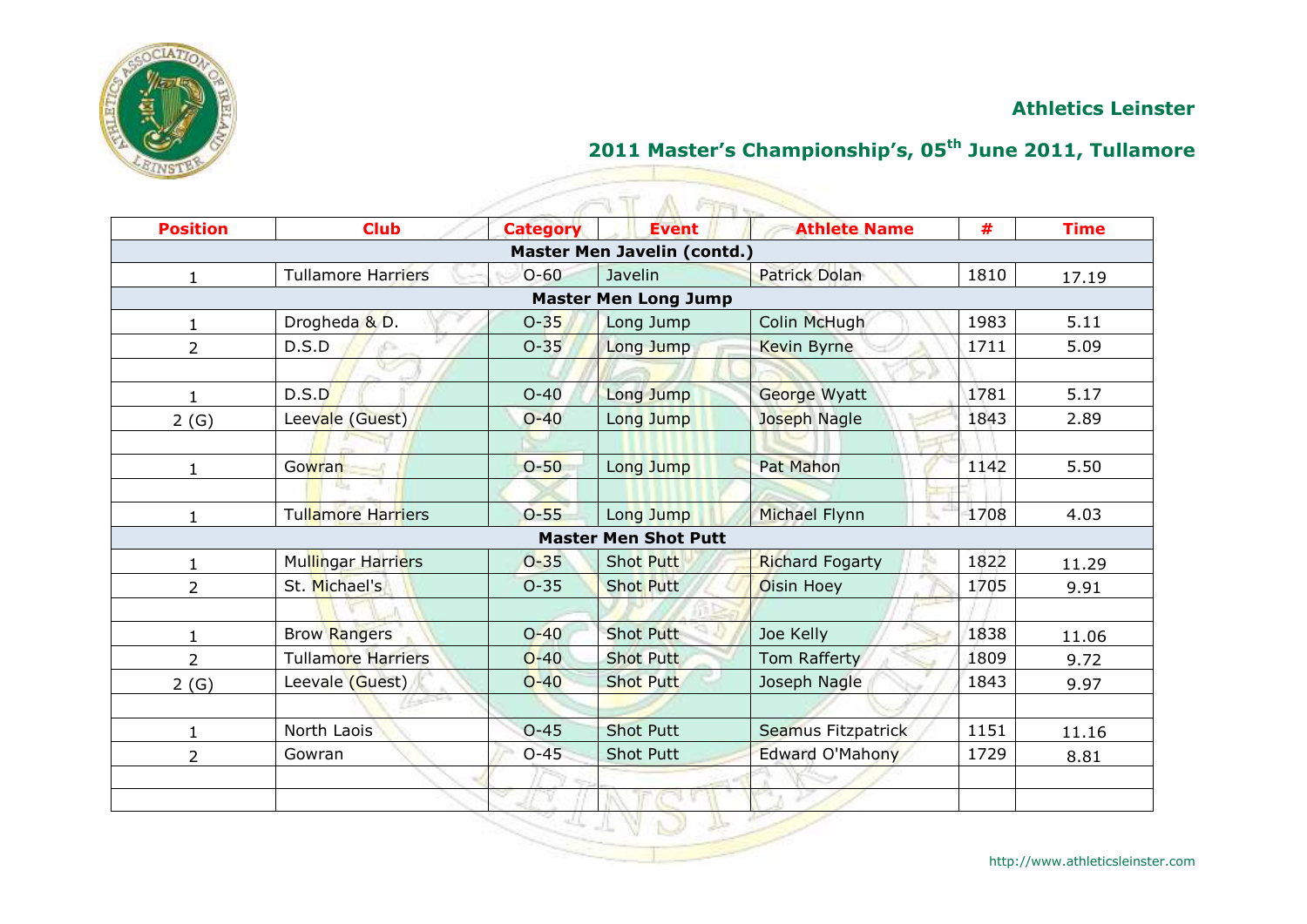

## **2011 Master's Championship's, 05th June 2011, Tullamore**

<u>Signal propinsi</u>

VSLE

|                 |                           |                 | <b>FIFT</b>                          |                        |      |             |
|-----------------|---------------------------|-----------------|--------------------------------------|------------------------|------|-------------|
| <b>Position</b> | <b>Club</b>               | <b>Category</b> | <b>Event</b>                         | <b>Athlete Name</b>    | #    | <b>Time</b> |
|                 |                           |                 | <b>Master Men Shot Putt (contd.)</b> |                        |      |             |
| 1               | Crusaders                 | $O-50$          | <b>Shot Putt</b>                     | Liam Lyster            | 1940 | 9.86        |
| 2               | <b>Tullamore Harriers</b> | $O-55$          | <b>Shot Putt</b>                     | Jim Dolan              | 1743 | 9.49        |
| 3               | <b>Menapians</b>          | $O-55$          | <b>Shot Putt</b>                     | Pat O'Mahony           | 1152 | 8.61        |
| 4               | <b>Kildare</b>            | $O-55$          | <b>Shot Putt</b>                     | <b>Mick Kenny</b>      | 1826 | 8.59        |
|                 |                           |                 |                                      |                        |      |             |
| 1               | <b>Brow Rangers</b>       | $O-60$          | <b>Shot Putt</b>                     | <b>Murty Kelly</b>     | 1839 | 8.93        |
|                 |                           |                 |                                      |                        |      |             |
|                 | Bagenalstown              | $O-65$          | <b>Shot Putt</b>                     | <b>Tom Power</b>       | 1141 | 9.50        |
| 2               | St. Andrew's              | $O - 65$        | <b>Shot Putt</b>                     | <b>Patrick Reilly</b>  | 1847 | 6.89        |
|                 |                           |                 |                                      |                        |      |             |
|                 | D.S.D                     | $O - 75$        | <b>Shot Putt</b>                     | <b>Michael McGarry</b> | 1801 | 7.02        |
|                 |                           |                 | <b>Master Men Triple Jump</b>        |                        |      |             |
| 1               | D.S.D                     | $O - 40$        | <b>Triple Jump</b>                   | George Wyatt           | 1781 | 10.27       |
|                 |                           |                 |                                      |                        |      |             |
|                 | <b>Tullamore Harriers</b> | $O-55$          | <b>Triple Jump</b>                   | Michael Flynn          | 1708 | 8.09        |
|                 |                           |                 | <b>Master Men Weight</b>             |                        |      |             |
| 1               | St. Michael's             | $O-35$          | Weight                               | Oisin Hoey             | 1705 | 6.58        |
| $\overline{2}$  | Celbridge                 | $O - 35$        | Weight                               | Paul Kiernan           | 1816 | 5.81        |
|                 | Assessed and the Second   |                 |                                      |                        |      |             |
| 1               | <b>Brow Rangers</b>       | $O-40$          | Weight                               | Joe Kelly              | 1838 | 5.66        |
| 2               | <b>Tullamore Harriers</b> | $O-40$          | Weight                               | Tom Rafferty           |      | 5.33        |
| 3(G)            | Leevale (Guest)           | $O - 40$        | Weight                               | Joseph Nagle           | 1843 | 5.31        |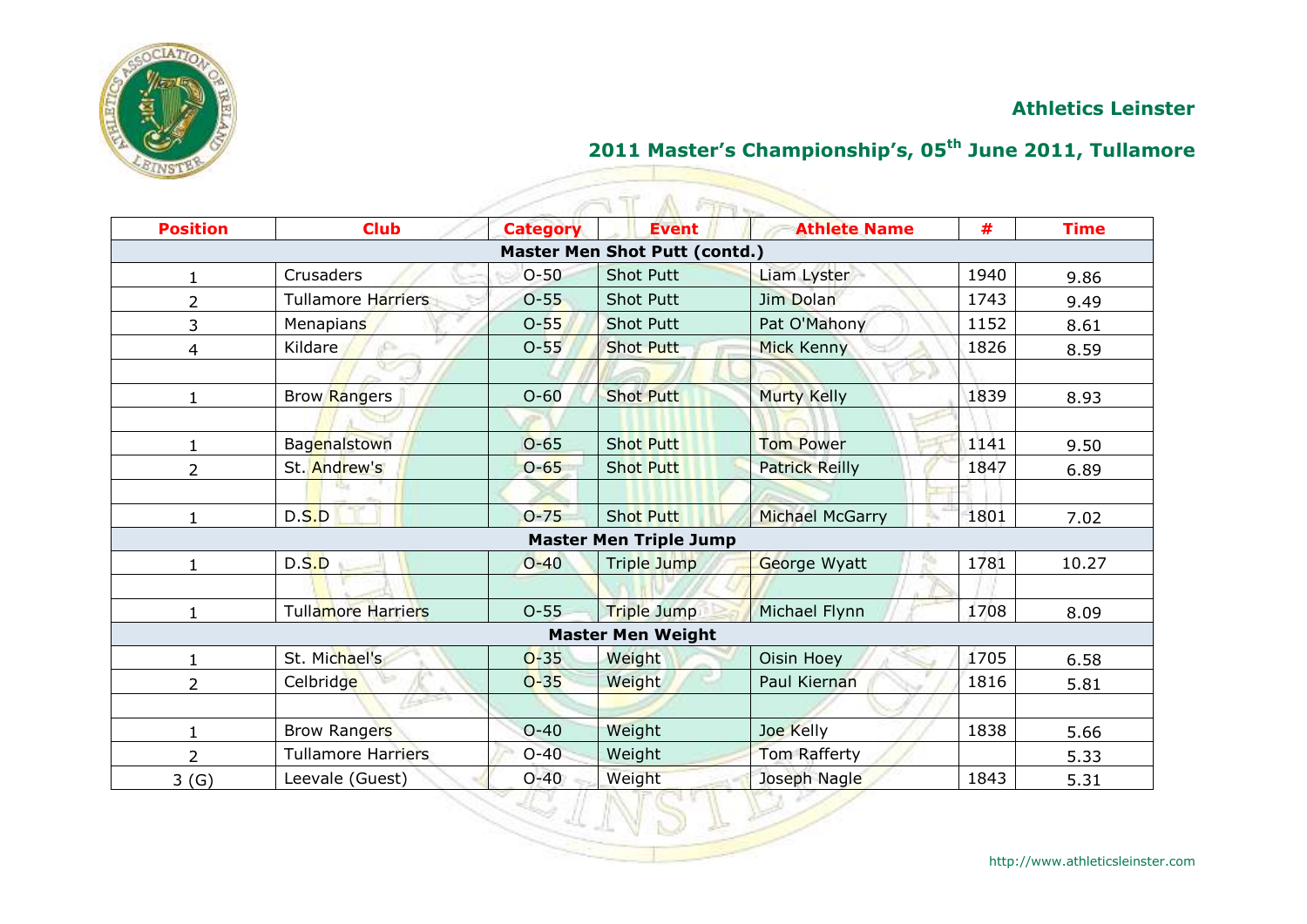

## **2011 Master's Championship's, 05th June 2011, Tullamore**

S

|                 |                           |                 | <b>FIFT</b>                       |                           |      |             |
|-----------------|---------------------------|-----------------|-----------------------------------|---------------------------|------|-------------|
| <b>Position</b> | <b>Club</b>               | <b>Category</b> | <b>Event</b>                      | <b>Athlete Name</b>       | #    | <b>Time</b> |
|                 |                           |                 | <b>Master Men Weight (contd.)</b> |                           |      |             |
|                 | North Laois               | $O - 45$        | Weight                            | <b>Seamus Fitzpatrick</b> | 1151 | 7.91        |
|                 |                           |                 |                                   |                           |      |             |
|                 | Fr. Murphy                | $O-55$          | Weight                            | Paddy Hanley              | 1150 | 8.97        |
| 2               | <b>Tullamore Harriers</b> | $O-55$          | Weight                            | <b>Gerry Grehan</b>       | 1706 | 6.90        |
|                 |                           |                 |                                   |                           |      |             |
|                 | Kildare                   | $O-55$          | Weight                            | <b>Mick Kenny</b>         | 1826 | 6.48        |
| 4               | <b>Tullamore Harriers</b> | $O - 55$        | Weight                            | <b>Tommy Feighery</b>     | 1811 | 5.79        |
|                 |                           |                 |                                   |                           |      |             |
| 3               | Tullamore Harriers        | $O - 60$        | Weight                            | Jim Dolan                 | 1743 | 6.44        |
|                 | <b>Brow Rangers</b>       | $O - 60$        | Weight                            | <b>Murty Kelly</b>        | 1839 | 5.76        |
|                 | <b>Brothers Pearse</b>    | $O - 65$        | Weight                            | Patsy Conroy              | 1802 | 6.77        |
| $\overline{2}$  | St. Andrew's              | $O - 65$        | Weight                            | <b>Patrick Reilly</b>     | 1847 | 5.23        |
|                 |                           |                 |                                   |                           |      |             |
|                 | D.S.D                     | $O - 75$        | Weight                            | <b>Michael McGarry</b>    | 1801 | 4.69        |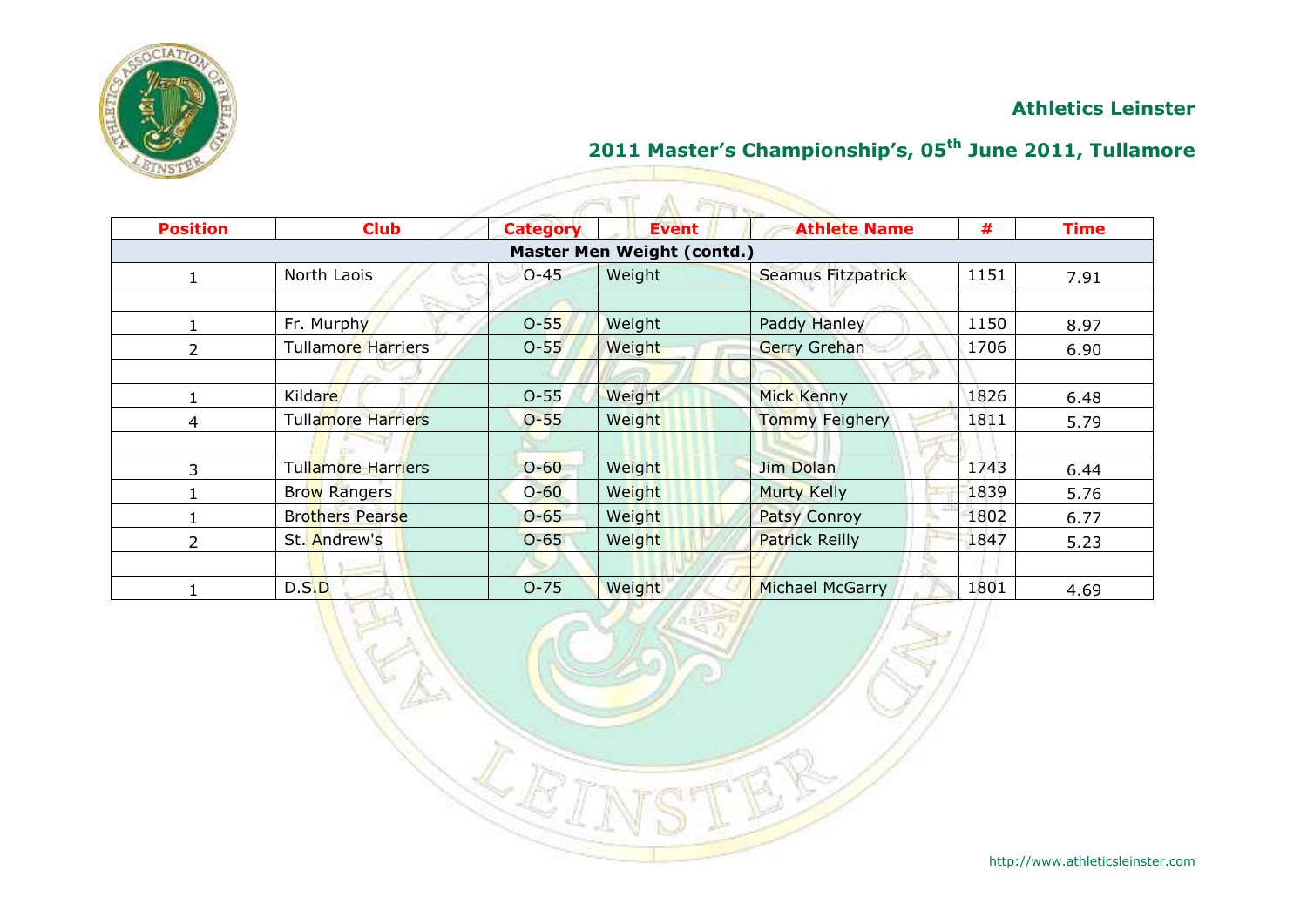

# **2011 Master's Championship's, 05th June 2011, Tullamore**

| <b>Final Position</b> | <b>Club</b>               |                 | A FIFT<br><b>Event</b>          | <b>Athlete Name</b>   | #    | <b>Final Time</b> |
|-----------------------|---------------------------|-----------------|---------------------------------|-----------------------|------|-------------------|
|                       |                           | <b>Category</b> | <b>Master Women 80m Hurdles</b> |                       |      |                   |
|                       | Loughrea (Guest)          | $O-50$          | 80m Hurdles                     | Mary Barrett          | 1806 | N.T               |
| 1(G)                  |                           |                 | <b>Master Women 100m</b>        |                       |      |                   |
| $\mathbf{1}$          | Celbridge                 | $O-40$          | 100m                            | Paula Reilly          | 1817 | 14.21             |
|                       | S.                        |                 |                                 |                       |      |                   |
| $\mathbf{1}$          | Trim                      | $O-45$          | 100m                            | Moira Pepperd         | 1977 | 14.31             |
| 2                     | <b>Naas</b>               | $O-45$          | 100m                            | Cera Nolan            | 1850 | 14.87             |
| 3                     | Celbridge                 | $O-45$          | 100m                            | Deirdre Sheehy        | 1818 | 15.66             |
| 4                     | Celbridge                 | $O - 45$        | 100 <sub>m</sub>                | <b>Finola Moore</b>   | 1813 | 16.28             |
|                       |                           |                 |                                 |                       |      |                   |
| $\mathbf{1}$          | <b>Dublin Striders</b>    | $O - 55$        | 100m                            | Mary Whelan           | 1710 | 16.95             |
|                       |                           |                 | <b>Master Women 200m</b>        |                       |      |                   |
| $\mathbf{1}$          | St. Joseph's              | $O - 35$        | 200m                            | <b>Mary Doolan</b>    | 1916 | 31.38             |
|                       |                           |                 |                                 |                       |      |                   |
| $\mathbf{1}$          | Celbridge                 | $O - 40$        | 200m                            | Paula Reilly          | 1817 | 30.50             |
|                       |                           |                 |                                 |                       |      |                   |
| $\mathbf{1}$          | Trim                      | $O - 45$        | 200m                            | Moira Pepperd         | 1977 | 30.38             |
| $\overline{2}$        | <b>Brothers Pearse</b>    | $O-45$          | 200 <sub>m</sub>                | <b>Grainne McCall</b> | 1949 | 32.78             |
| 3                     | Celbridge                 | $O-45$          | 200m                            | Deirdre Sheehy        | 1818 | 33.28             |
| $\overline{4}$        | Celbridge                 | $O-45$          | 200m                            | <b>Finola Moore</b>   | 1813 | 35.12             |
|                       |                           |                 |                                 |                       |      |                   |
| $\mathbf{1}$          | <b>Tullamore Harriers</b> | $O-65$          | 200m                            | Mary Walsh            | 1999 | 38.82             |
|                       |                           |                 |                                 |                       |      |                   |
|                       |                           |                 |                                 |                       |      |                   |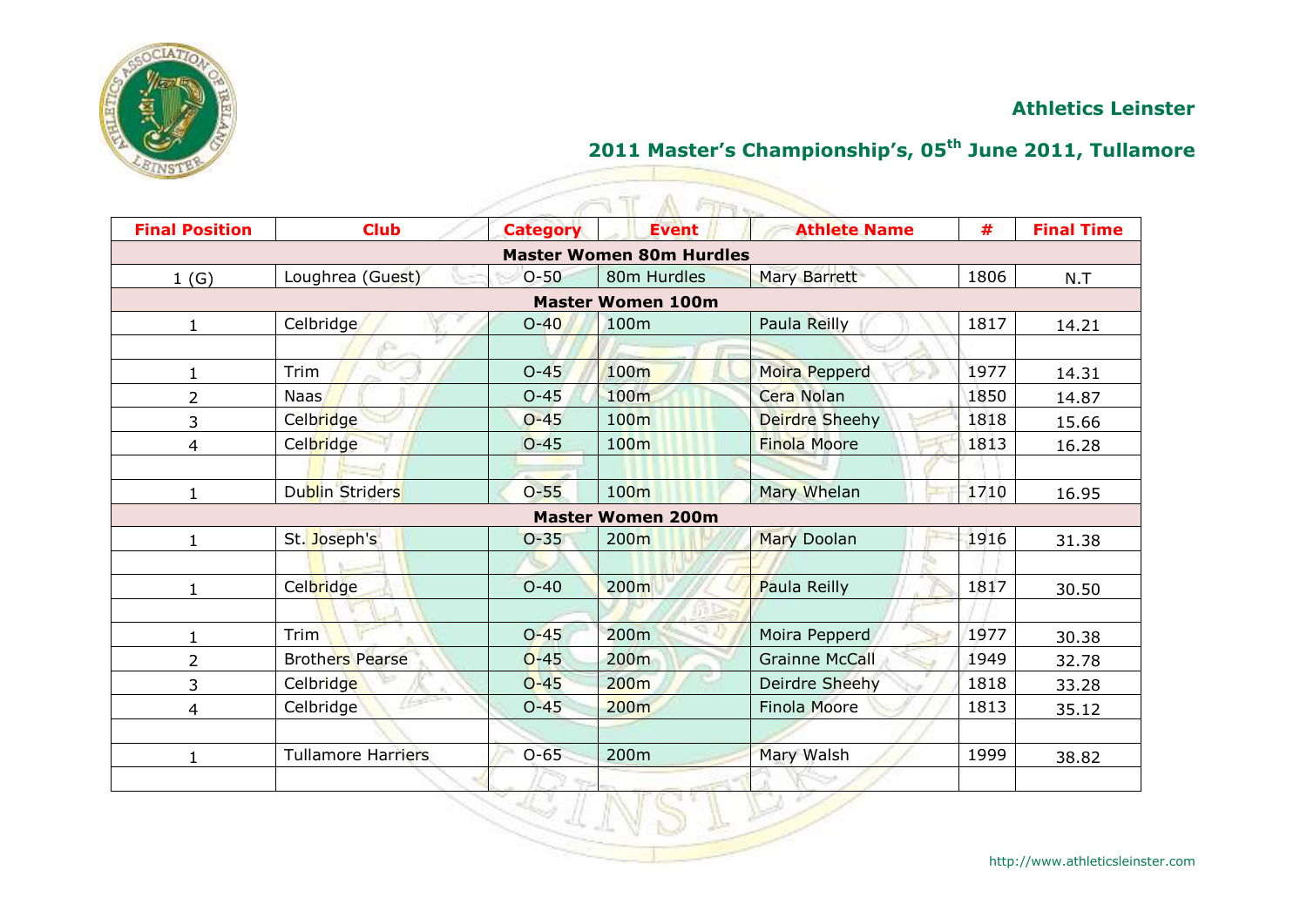

## **2011 Master's Championship's, 05th June 2011, Tullamore**

| <b>Final Position</b> | <b>Club</b>               | <b>Category</b> | <b>Event</b>                     | <b>Athlete Name</b>   | #    | <b>Final Time</b> |
|-----------------------|---------------------------|-----------------|----------------------------------|-----------------------|------|-------------------|
|                       |                           |                 | <b>Master Women 400m</b>         |                       |      |                   |
| $\mathbf{1}$          | St. Joseph's              | $O-35$          | 400m                             | <b>Mary Doolan</b>    | 1916 | 1.11.12           |
|                       |                           |                 |                                  |                       |      |                   |
| $\overline{2}$        | <b>Brothers Pearse</b>    | $O-45$          | 400m                             | <b>Grainne McCall</b> | 1949 | 1.17.82           |
| 4                     | Drogheda & D.             | $O-55$          | 400m                             | <b>Nuala Reilly</b>   | 1939 | 1.30.58           |
| 3                     | Tullamore Harriers        | $O-65$          | 400m                             | <b>Mary Walsh</b>     | 1999 | 1.26.55           |
|                       |                           |                 | <b>Master Women 400m Hurdles</b> |                       |      |                   |
| 1                     | <b>Naas</b>               | $O-40$          | 400m Hurdles                     | Cera Nolan            | 1850 | 01:16.10          |
|                       |                           |                 |                                  |                       |      |                   |
|                       |                           |                 | <b>Master Women 800m</b>         |                       |      |                   |
| $\mathbf{1}$          | St. Joseph's              | $O - 35$        | 800m                             | <b>Mary Doolan</b>    | 1916 | 02:42.83          |
|                       |                           |                 |                                  |                       |      |                   |
| $\mathbf{1}$          | Drogheda & D.             | $O - 55$        | 800m                             | <b>Nuala Reilly</b>   | 1939 | 03:09.89          |
|                       |                           |                 |                                  |                       |      |                   |
| $\mathbf{1}$          | Tullamore Harriers        | $O-65$          | 800m                             | Mary Walsh            | 1999 | 03:20.37          |
|                       |                           |                 | <b>Master Women 1500m</b>        |                       |      |                   |
| 1                     | Drogheda & D.             | $O - 55$        | 1500m                            | Nuala Reilly          | 1939 | N.T               |
| $\overline{2}$        | St. Joseph's              | $O - 35$        | 1500m                            | Mary Doolan           | 1916 | N.T               |
|                       |                           |                 | <b>Master Women 3000m Walk</b>   |                       |      |                   |
| $\mathbf{1}$          | <b>Tullamore Harriers</b> | $O - 35$        | <b>3000m Walk</b>                | Georgina Tuohey       | 1736 | 17:43.07          |
|                       |                           |                 |                                  |                       |      |                   |
| 1                     | Newbridge                 | $O-40$          | 3000m Walk                       | Pauline Kenny         | 1964 | 22:21.00          |
|                       |                           |                 |                                  |                       |      |                   |
|                       |                           |                 |                                  |                       |      |                   |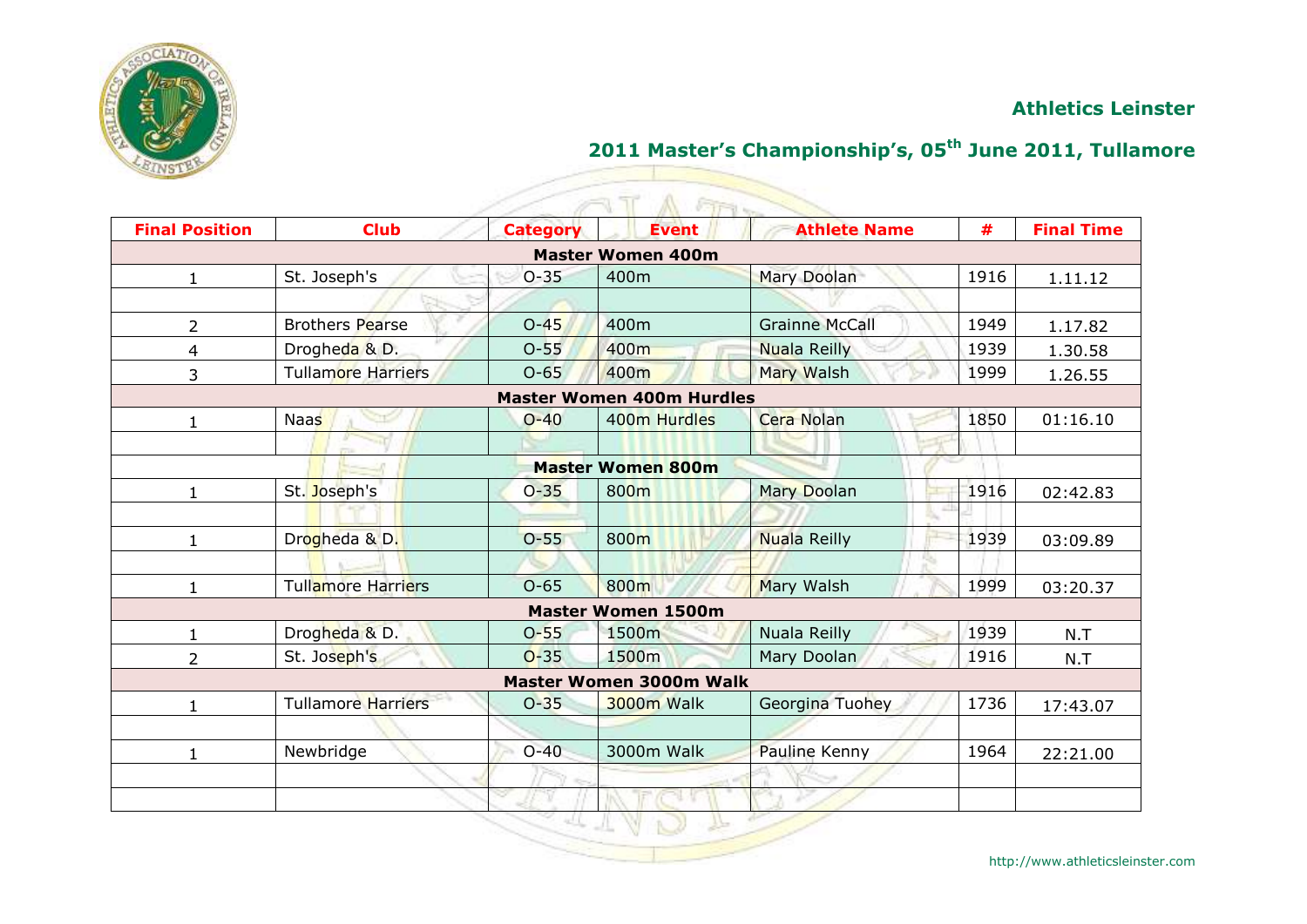

## **2011 Master's Championship's, 05th June 2011, Tullamore**

|                       |                    |                 | Fire -                     |                         |      |                   |
|-----------------------|--------------------|-----------------|----------------------------|-------------------------|------|-------------------|
| <b>Final Position</b> | <b>Club</b>        | <b>Category</b> | <b>Event</b>               | <b>Athlete Name</b>     | #    | <b>Final Time</b> |
|                       |                    |                 | <b>Master Women Discus</b> |                         |      |                   |
|                       | Newbridge          | $O - 35$        | <b>Discus</b>              | <b>Catherine Kenny</b>  | 1965 | 22.65             |
|                       |                    |                 |                            |                         |      |                   |
|                       | Newbridge          | $O-40$          | <b>Discus</b>              | Pauline Kenny           | 1964 | 24.44             |
| 2                     | St. Joseph's       | $O-40$          | <b>Discus</b>              | Verena Fenlon           | 1918 | 23.49             |
|                       |                    |                 |                            |                         |      |                   |
| 1                     | Na Fianna          | $O-45$          | <b>Discus</b>              | Jean Daly               | 1951 | 21.98             |
| 2                     | Trim               | $O - 45$        | <b>Discus</b>              | Moira Aston             | 1976 | 21.61             |
| 1(G)                  | Skibbereen (Guest) | $O - 45$        | <b>Discus</b>              | <b>Maureen Glanton</b>  | 1701 | 31.26             |
| 2(G)                  | Bandon (Guest)     | $O - 45$        | <b>Discus</b>              | Priscilla O'Sullivan    | 2000 | 25.89             |
|                       |                    |                 |                            |                         |      |                   |
| $\mathbf{1}$          | <b>Newbridge</b>   | $O-50$          | <b>Discus</b>              | Michelle Power          | 1966 | 14.40             |
| 1(G)                  | Loughrea (Guest)   | $O-50$          | <b>Discus</b>              | <b>Mary Barrett</b>     | 1806 | 24.01             |
|                       |                    |                 |                            |                         |      |                   |
| $\mathbf{1}$          | <b>Dunboyne</b>    | $O - 60$        | <b>Discus</b>              | <b>Betty Cunningham</b> | 1784 | 13.79             |
|                       |                    |                 | <b>Master Women Hammer</b> |                         |      |                   |
| 1                     | Newbridge          | $O - 35$        | Hammer                     | Catherine Kenny         | 1965 | 17.77             |
|                       |                    |                 |                            |                         |      |                   |
| 1                     | St. Joseph's       | $O-40$          | <b>Hammer</b>              | Verena Fenlon           | 1918 | 22.10             |
| $\overline{2}$        | Newbridge          | $O-40$          | Hammer                     | Pauline Kenny           | 1964 | 20.02             |
|                       |                    |                 |                            |                         |      |                   |
| 1                     | Trim               | $O-45$          | Hammer                     | Moira Aston             | 1976 | 22.89             |
| 1(G)                  | Bandon (Guest)     | $O - 45$        | Hammer                     | Priscilla O'Sullivan    | 2000 | 38.54             |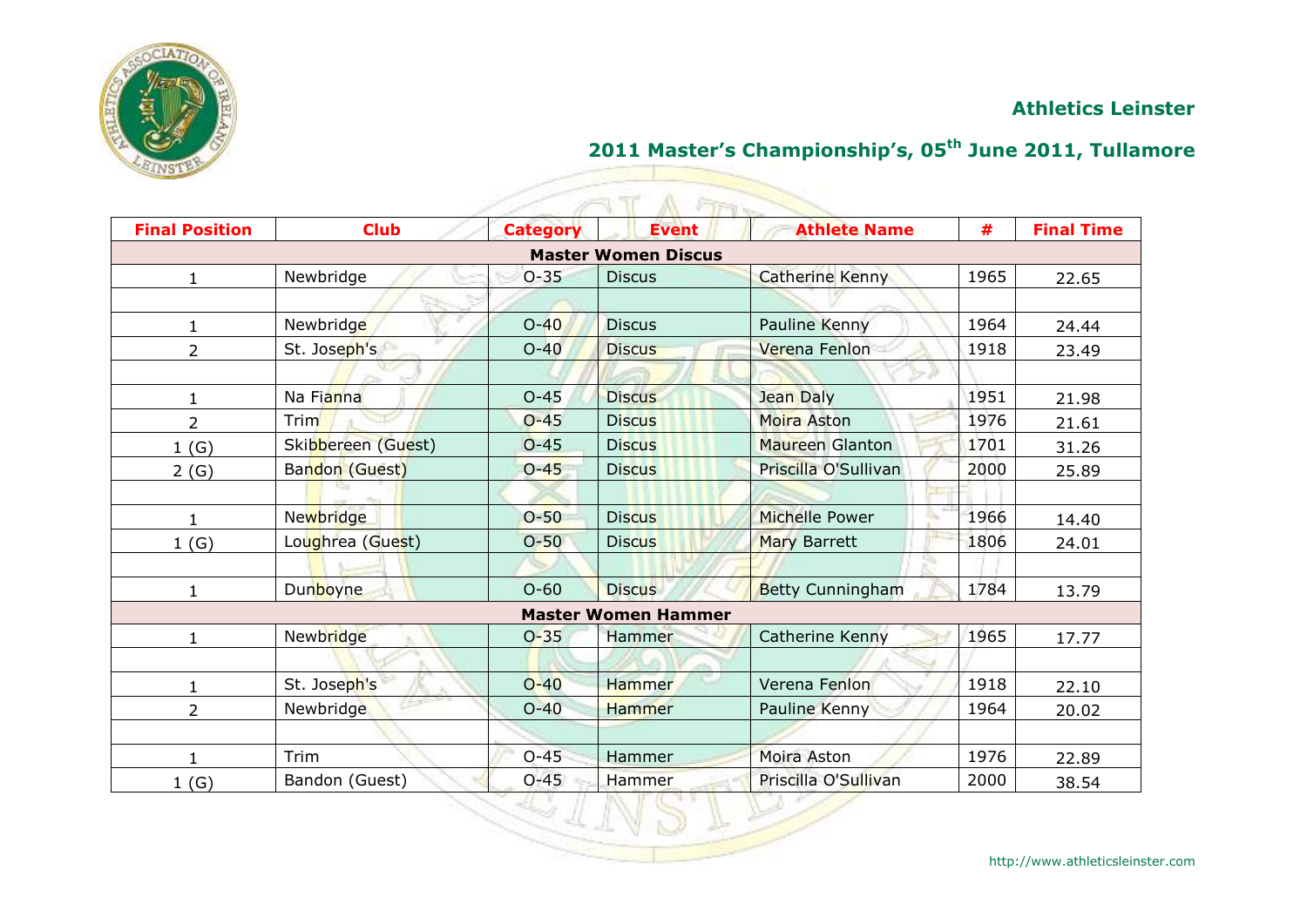

## **2011 Master's Championship's, 05th June 2011, Tullamore**

| <b>Final Position</b> | <b>Club</b>        | <b>Category</b> | <b>FIFT</b><br><b>Event</b>         | <b>Athlete Name</b>     | #    | <b>Final Time</b> |
|-----------------------|--------------------|-----------------|-------------------------------------|-------------------------|------|-------------------|
|                       |                    |                 | <b>Master Women Hammer (contd.)</b> |                         |      |                   |
| 2(G)                  | Skibbereen (Guest) | $O - 45$        | Hammer                              | <b>Maureen Glanton</b>  | 1701 | 31.72             |
|                       |                    |                 |                                     |                         |      |                   |
| $\mathbf{1}$          | D.S.D              | $O-50$          | Hammer                              | Lucy Moore Fox          | 1716 | 24.15             |
|                       | -Co.               |                 |                                     |                         |      |                   |
| $\mathbf{1}$          | <b>Dunboyne</b>    | $O-60$          | Hammer                              | <b>Betty Cunningham</b> | 1784 | 19.51             |
|                       |                    |                 | <b>Master Women Javelin</b>         |                         |      |                   |
| $\mathbf{1}$          | Newbridge          | $O - 35$        | <b>Javelin</b>                      | <b>Catherine Kenny</b>  | 1965 | 15.64             |
|                       |                    |                 |                                     |                         |      |                   |
| $\mathbf{1}$          | St. Joseph's       | $O - 40$        | <b>Javelin</b>                      | Verena Fenlon           | 1918 | 20.02             |
| $\overline{2}$        | Newbridge          | $O - 40$        | <b>Javelin</b>                      | <b>Pauline Kenny</b>    | 1964 | 12.79             |
|                       |                    |                 |                                     |                         |      |                   |
| $\mathbf{1}$          | Trim               | $O - 45$        | <b>Javelin</b>                      | Moira Aston             | 1976 | 21.19             |
| $\overline{2}$        | Na Fianna          | $O - 45$        | <b>Javelin</b>                      | Jean Daly               | 1951 | 18.00             |
| 3                     | Newbridge          | $O - 45$        | <b>Javelin</b>                      | Michelle Power          | 1966 | 12.39             |
| 1(G)                  | Bandon (Guest)     | $O-45$          | <b>Javelin</b>                      | Priscilla O'Sullivan    | 2000 | 18.87             |
|                       |                    |                 |                                     |                         |      |                   |
| 1(G)                  | Loughrea (Guest)   | $O-50$          | Javelin                             | Mary Barrett            | 1806 | 23.39             |
|                       |                    |                 |                                     |                         |      |                   |
| $\mathbf{1}$          | Dunboyne           | $O - 60$        | <b>Javelin</b>                      | Betty Cunningham        | 1784 | 5.70              |
|                       |                    |                 | <b>Master Women Long Jump</b>       |                         |      |                   |
| 1(G)                  | Loughrea (Guest)   | $O-50$          | Long Jump                           | <b>Mary Barrett</b>     | 1806 | 3.68              |
|                       |                    |                 |                                     |                         |      |                   |
|                       |                    |                 |                                     |                         |      |                   |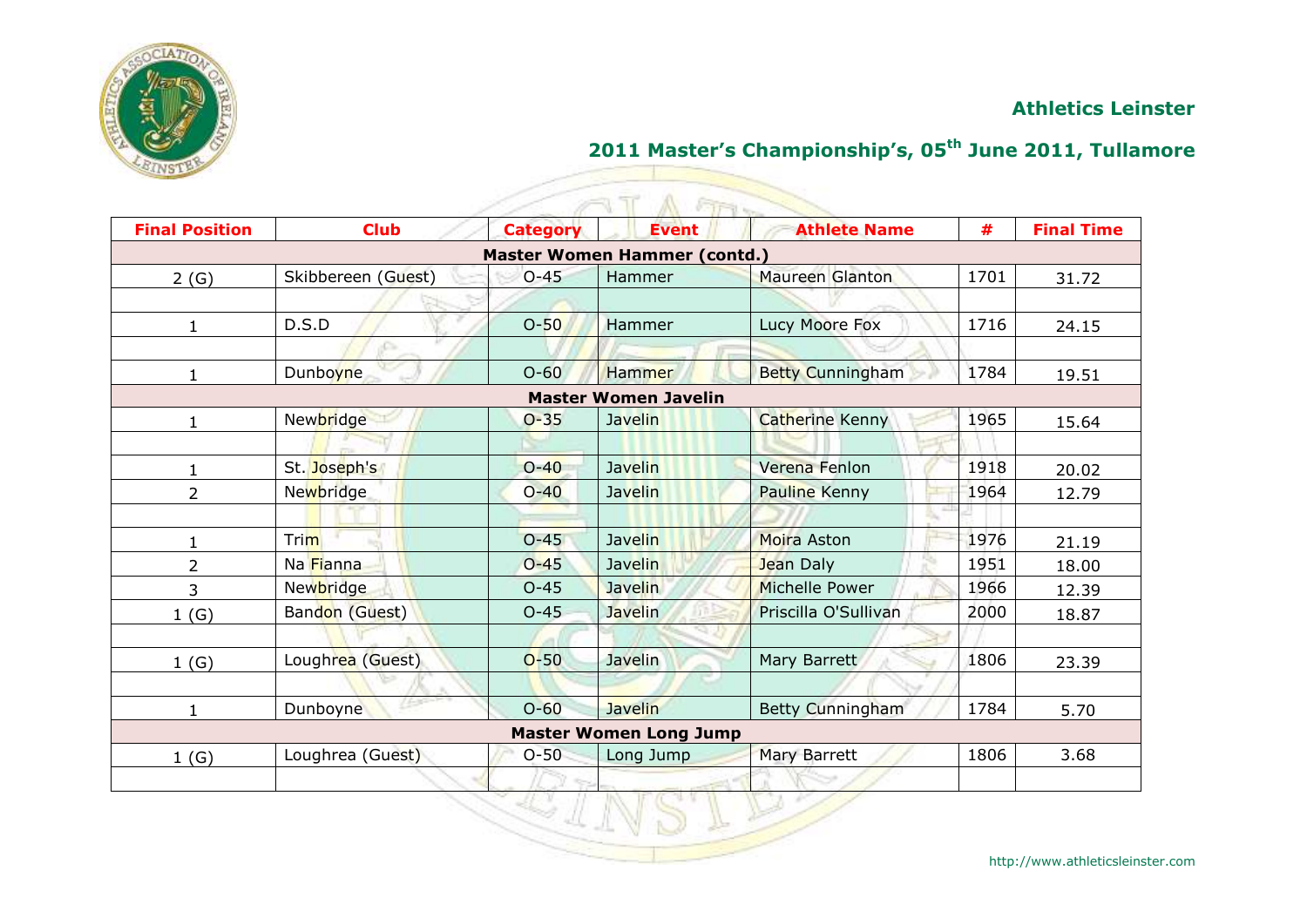

## **2011 Master's Championship's, 05th June 2011, Tullamore**

<u>Signal propinsi</u>

| <b>Final Position</b> | <b>Club</b>        | <b>Category</b> | A FIFT<br><b>Event</b>          | <b>Athlete Name</b>   | #    | <b>Final Time</b> |
|-----------------------|--------------------|-----------------|---------------------------------|-----------------------|------|-------------------|
|                       |                    |                 | Master Women Long Jump (contd.) |                       |      |                   |
| 1.                    | Celbridge          | $O - 45$        | Long Jump                       | Deirdre Sheehy        | 1818 | 3.69              |
| $\overline{2}$        | Celbridge          | $O-45$          | Long Jump                       | <b>Finola Moore</b>   | 1813 | 3.67              |
|                       |                    |                 |                                 |                       |      |                   |
|                       |                    |                 | <b>Master Women Shot Putt</b>   |                       |      |                   |
| $\mathbf{1}$          | Newbridge          | $O - 35$        | <b>Shot Putt</b>                | Catherine Kenny       | 1965 | 7.44              |
|                       |                    |                 |                                 |                       |      |                   |
| 1                     | St. Joseph's       | $O - 40$        | <b>Shot Putt</b>                | Verena Fenlon         | 1918 | 9.03              |
| $\overline{2}$        | Newbridge          | $O-40$          | <b>Shot Putt</b>                | <b>Pauline Kenny</b>  | 1964 | 7.43              |
|                       |                    |                 |                                 |                       |      |                   |
| $\mathbf{1}$          | Trim               | $O - 45$        | <b>Shot Putt</b>                | Moira Aston           | 1976 | 7.58              |
| 2                     | Na Fianna          | $O - 45$        | <b>Shot Putt</b>                | Jean Daly             | 1951 | 6.85              |
| 3                     | Newbridge          | $O - 45$        | <b>Shot Putt</b>                | <b>Michelle Power</b> | 1966 | 5.77              |
| 1(G)                  | Bandon (Guest)     | $O - 45$        | <b>Shot Putt</b>                | Priscilla O'Sullivan  | 2000 | 9.01              |
| 2(G)                  | Skibbereen (Guest) | $O - 45$        | <b>Shot Putt</b>                | Maureen Glanton       | 1701 | 8.18              |
|                       |                    |                 |                                 |                       |      |                   |
| 1(G)                  | Loughrea (Guest)   | $O-50$          | <b>Shot Putt</b>                | Mary Barrett          | 1806 | 10.34             |
|                       |                    |                 |                                 |                       |      |                   |
| $\mathbf{1}$          | Dunboyne           | $O - 60$        | <b>Shot Putt</b>                | Betty Cunningham      | 1784 | 4.64              |
|                       |                    |                 |                                 |                       |      |                   |
|                       |                    |                 | <b>Master Women Triple Jump</b> |                       |      |                   |
| 1                     | D.S.D              | $O-50$          | Triple Jump                     | Lucy Moore Fox        | 1716 | 8.17              |
|                       |                    |                 |                                 |                       |      |                   |
|                       |                    |                 |                                 |                       |      |                   |